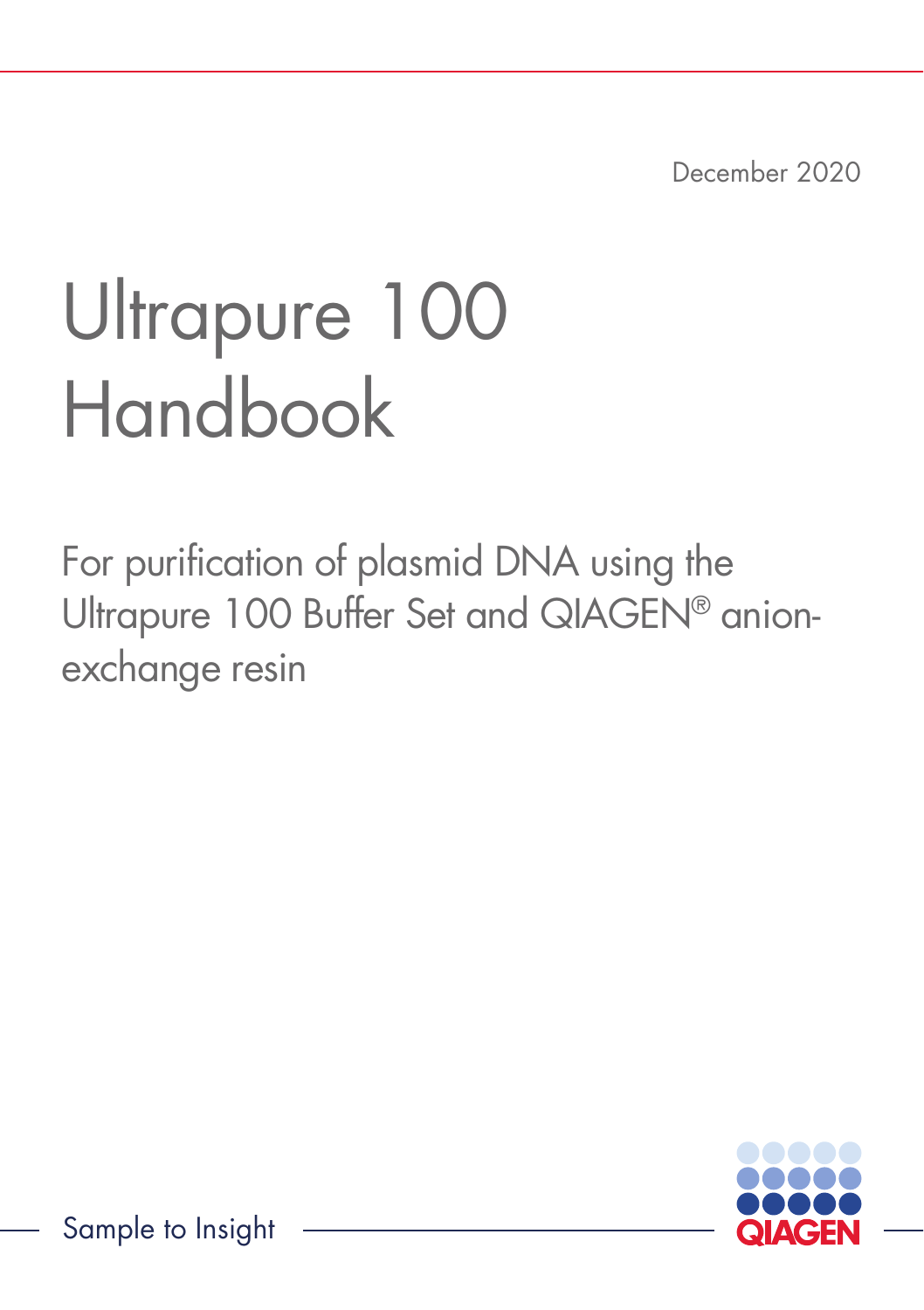### Contents

| Protocol: Purification of Plasmid DNA using the Ultrapure 100 Buffer Set 11 |  |
|-----------------------------------------------------------------------------|--|
|                                                                             |  |
|                                                                             |  |
|                                                                             |  |
|                                                                             |  |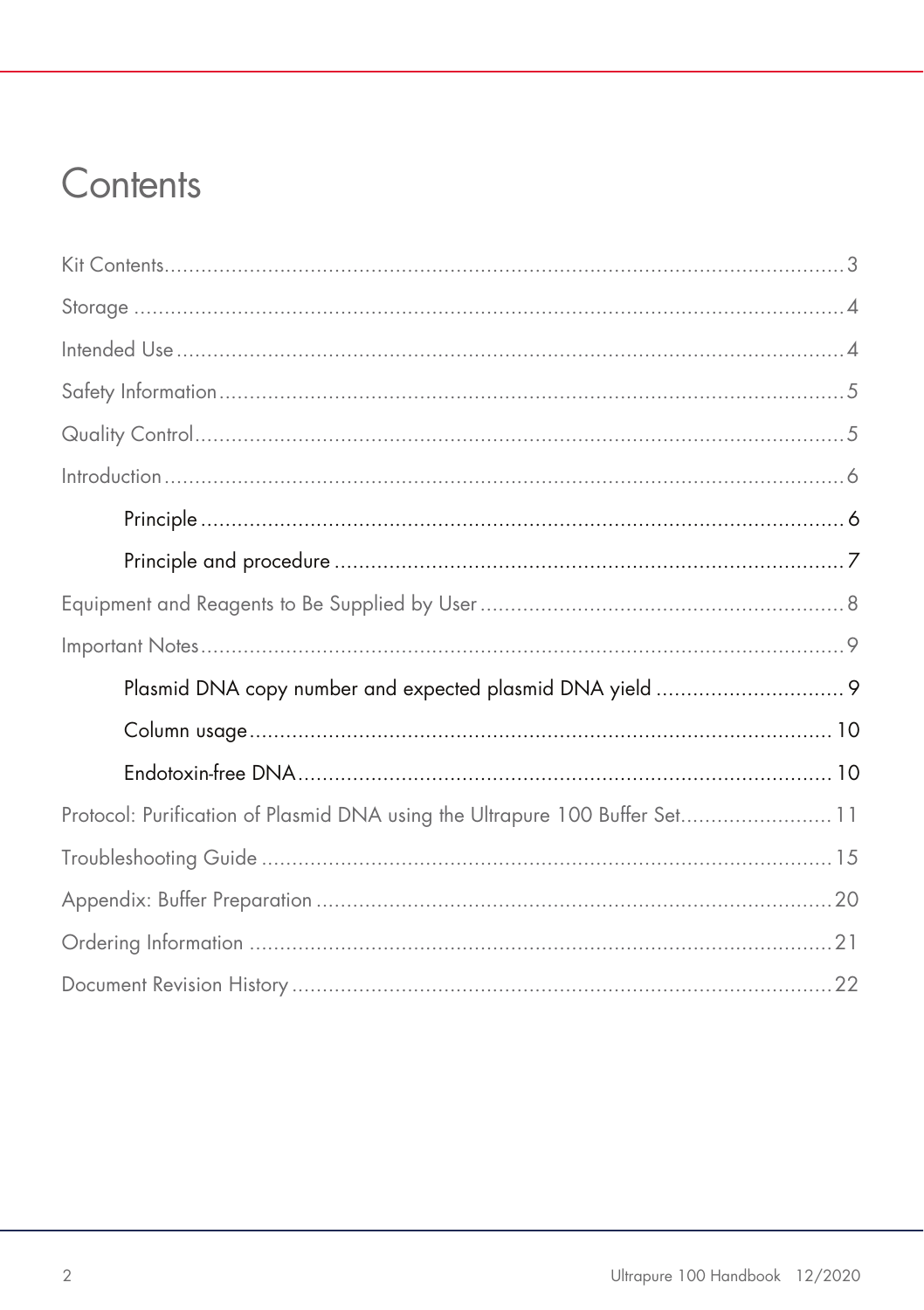# <span id="page-2-0"></span>Kit Contents

| <b>Ultrapure 100 Buffer Set</b> |                   |  |
|---------------------------------|-------------------|--|
| Catalog no.                     | 11910             |  |
| Buffer P1                       | $4 \times 500$ ml |  |
| Buffer P2                       | $4 \times 500$ ml |  |
| Buffer P3                       | $4 \times 500$ ml |  |
| Buffer QBT                      | 500 ml            |  |
| Buffer QC                       | $6 \times 500$ ml |  |
| <b>Buffer QN</b>                | 510 ml            |  |
| Endotoxin-Free Water            | $17$ ml           |  |
| <b>Buffer TE</b>                | 240 ml            |  |
| <b>Buffer ER</b>                | 500 ml            |  |
| RNAse A                         | $4 \times 50$ mg  |  |
| Quick-Start Protocol            | 1                 |  |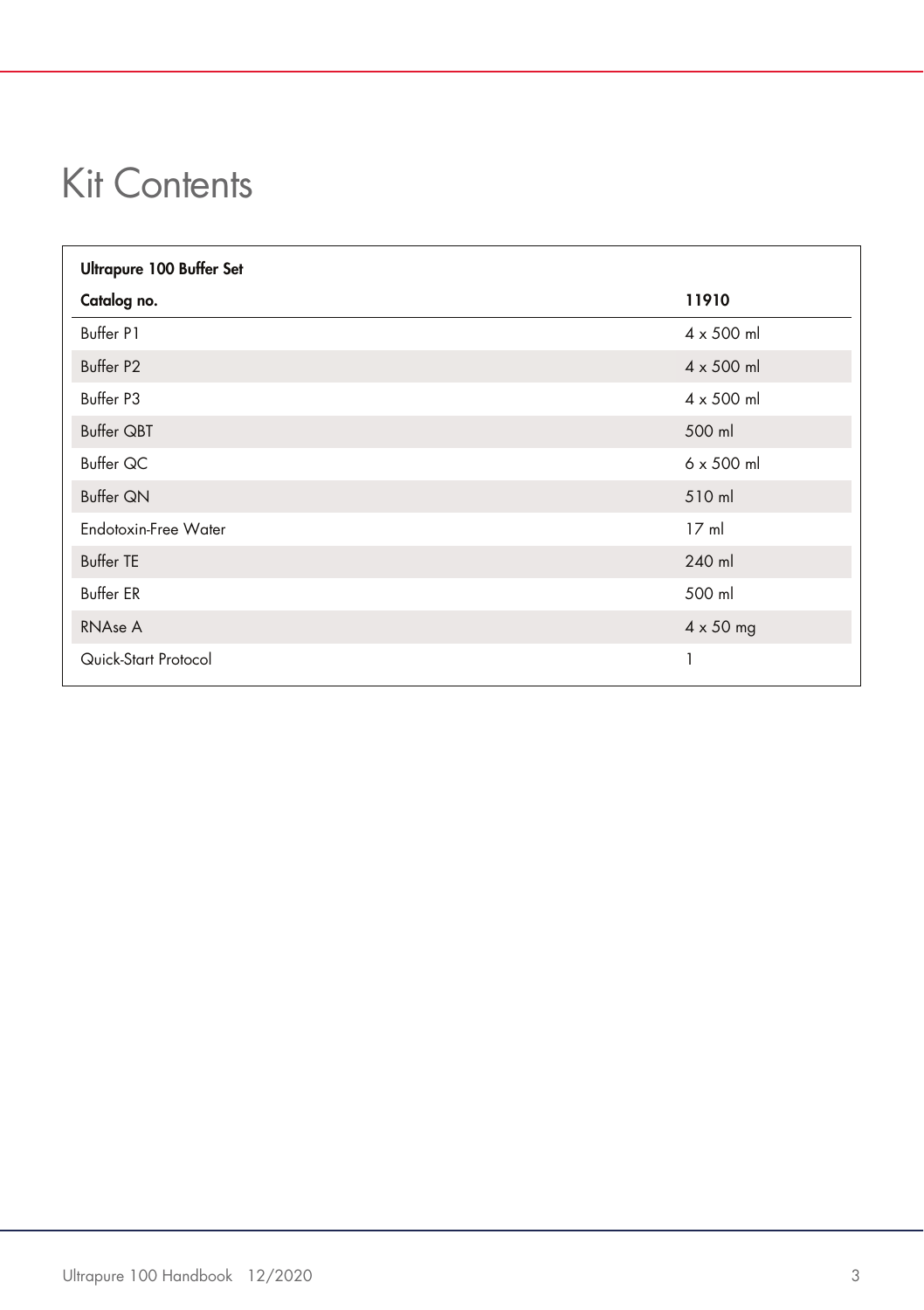### <span id="page-3-0"></span>**Storage**

The Ultrapure 100 Buffer Set should be stored dry at room temperature (15–25°C). The buffers can be stored under these conditions for up to 2 years without showing any reduction in performance and quality. After adding RNase A, Buffer P1 should be stored at 2–8°C and is stable for 6 months.

### <span id="page-3-1"></span>Intended Use

The Ultrapure 100 Buffer Set is intended for molecular biology applications. This product is not intended for the diagnosis, prevention, or treatment of a disease.

All due care and attention should be exercised in the handling of the products. We recommend all users of QIAGEN products to adhere to the NIH guidelines that have been developed for recombinant DNA experiments or to other applicable guidelines.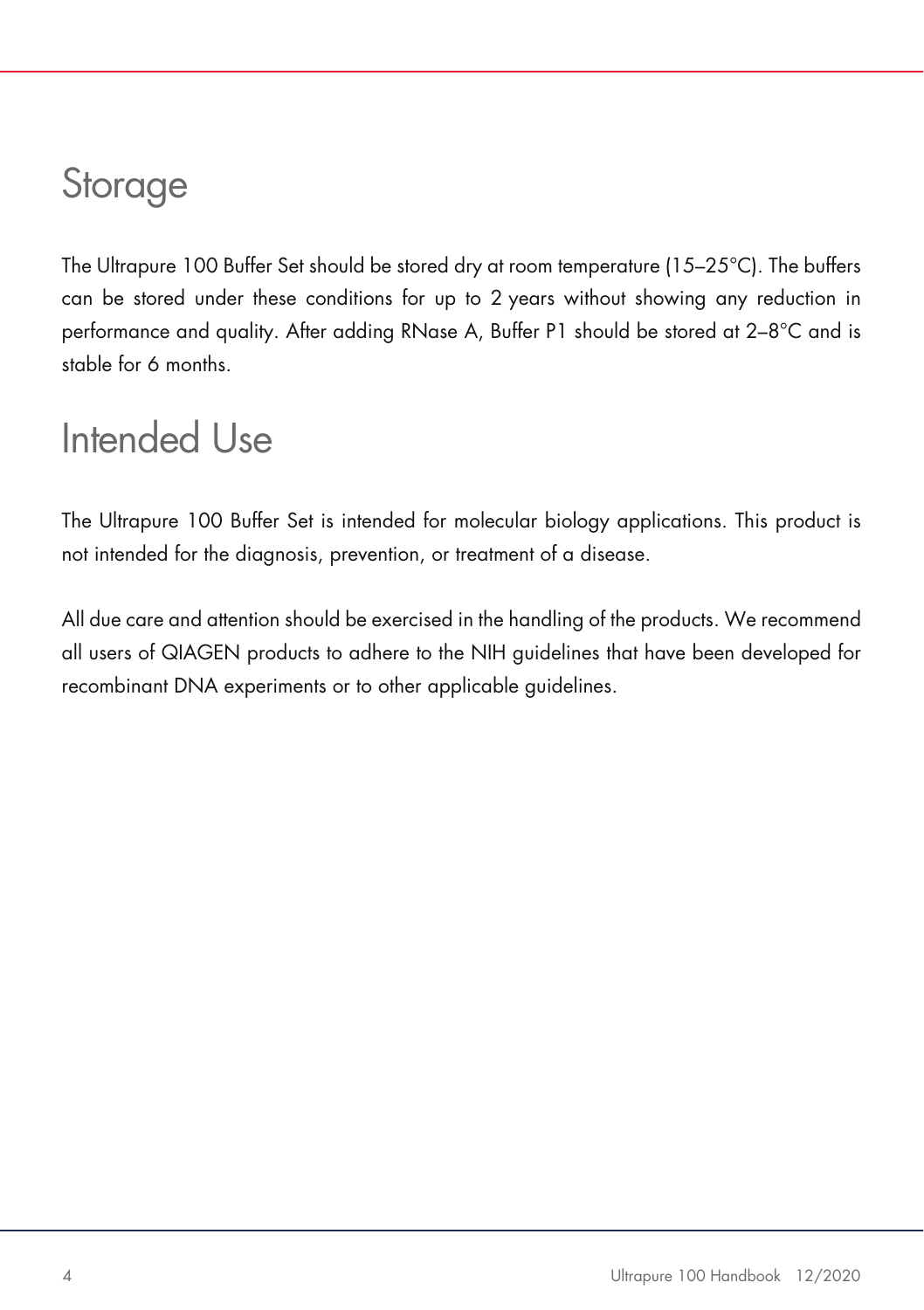# <span id="page-4-0"></span>Safety Information

When working with chemicals, always wear a suitable lab coat, disposable gloves, and protective goggles. For more information, please consult the appropriate safety data sheets (SDSs). These are available online in convenient and compact PDF format at www.qiagen.com/safety, where you can find, view, and print the SDS for each QIAGEN kit and kit component.

### <span id="page-4-1"></span>Quality Control

In accordance with QIAGEN's ISO-certified Quality Management System, each lot of Ultrapure 100 Buffer Set is tested against predetermined specifications to ensure consistent product quality.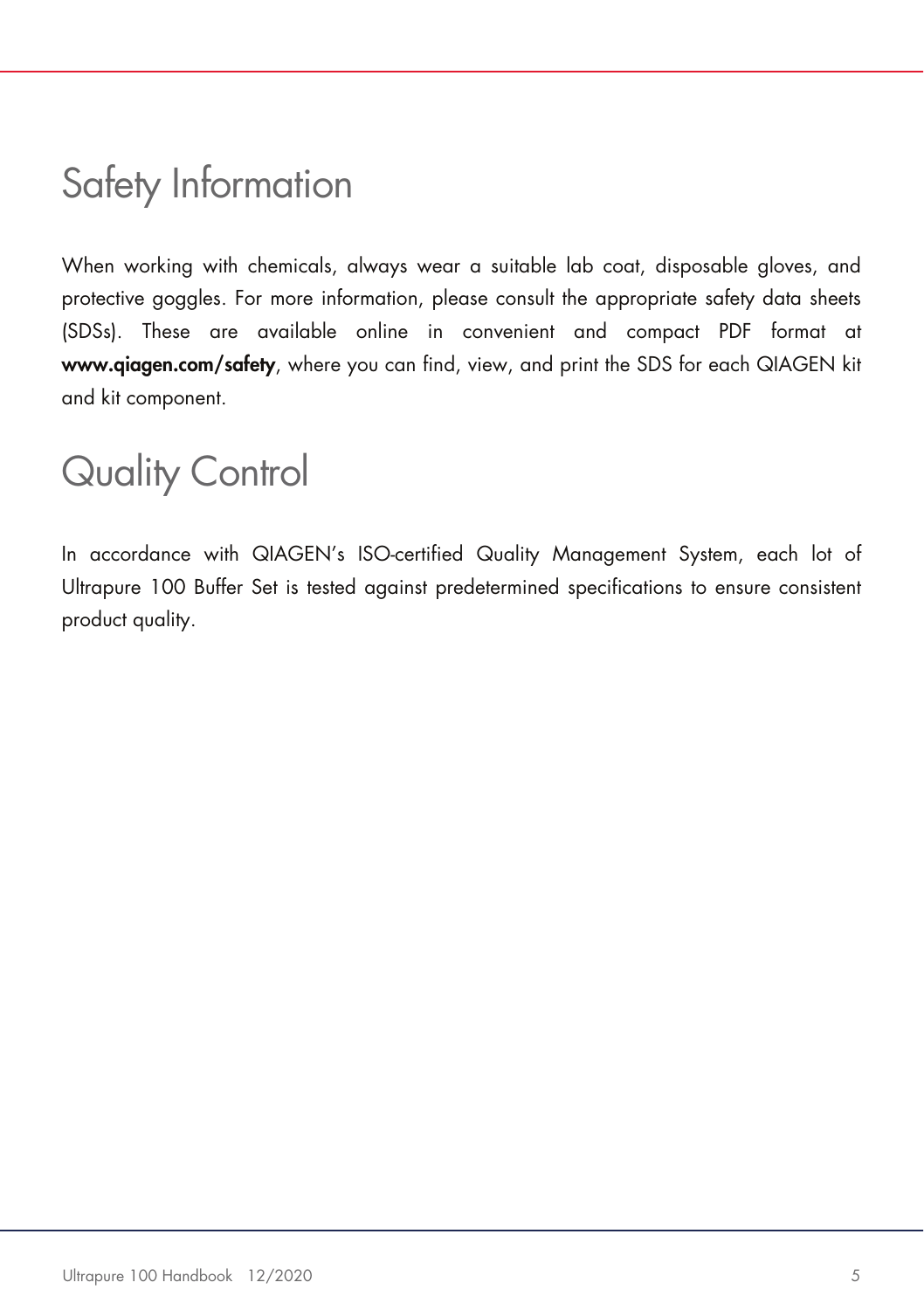### <span id="page-5-0"></span>Introduction

The Ultrapure System allows endotoxin-free (<0.1 EU/µg DNA) plasmid DNA to be easily and efficiently purified. The system is based on the remarkable selectivity of patented QIAGEN resin with integrated endotoxin removal to yield ultrapure DNA. The exceptional separation properties result in DNA purity equivalent or superior to that obtained by 2 successive rounds of CsCl gradient centrifugation. Purified DNA is suitable for sensitive applications, including plasmid DNA-mediated gene silencing, transfection, and gene therapy research.

### <span id="page-5-1"></span>Principle

The level of endotoxin contamination in purified plasmid DNA depends on the purification method used. Silica-slurry–purified DNA exhibits extremely high endotoxin levels. QIAGEN, QIAfilter, HiSpeed® Plasmid Kits, and 2x CsCl ultracentrifugation yield very pure DNA with relatively low levels of endotoxin. The QIAGEN Ultrapure System includes an integrated endotoxin-removal step to yield plasmid DNA containing <0.1 EU/µg plasmid DNA.

Endotoxins, also known as lipopolysaccharides or LPS, are cell membrane components of Gram-negative bacteria such as *Escherichia coli*. Endotoxins are released during the lysis step of plasmid DNA purification and significantly reduce transfection efficiencies in endotoxin sensitive cell lines. Furthermore, endotoxins can influence the uptake of plasmid DNA in transfection experiments by competing with DNA for "free" transfection reagent. Endotoxins also induce nonspecific activation of immune responses in immune cells such as macrophages and B cells, which can lead to misinterpretation of transfection results. These responses include induced synthesis of proteins and lipids such as IL-1 and prostaglandin. Overall, endotoxins represent a noncontrollable variable in transfection experiment setup, influencing the outcome and reproducibility of results and making them difficult to compare and interpret. In gene therapy research, endotoxins can interfere by causing endotoxic shock syndrome and activation of the complement cascade.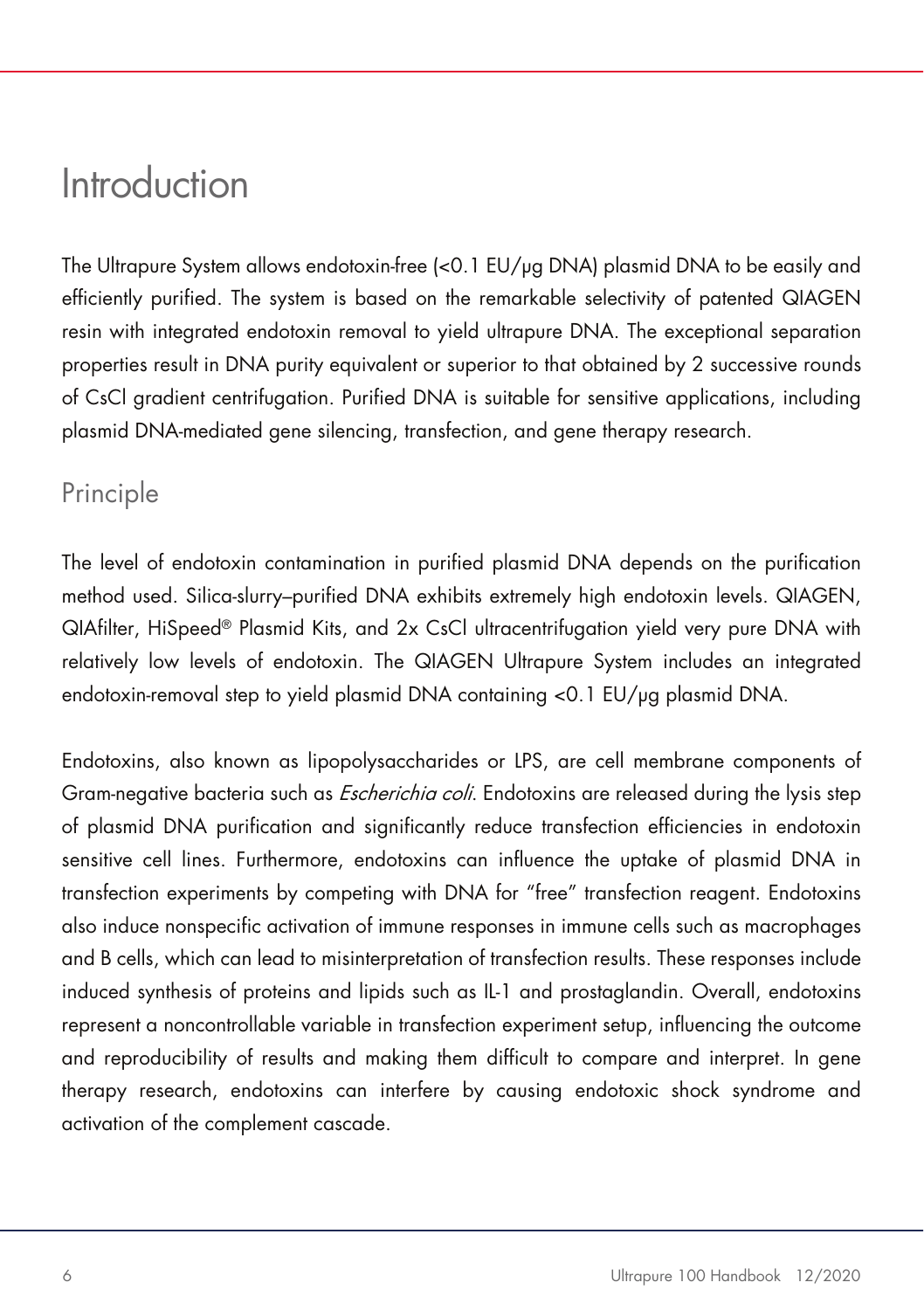### <span id="page-6-0"></span>Principle and procedure

The bacterial biomass is lysed under alkaline conditions, and the lysate is cleared by centrifugation (see the flowchart below). Endotoxins are removed using the special endotoxin removal buffer, and the lysate is loaded onto the QIAGEN anion-exchange resin for DNA purification.

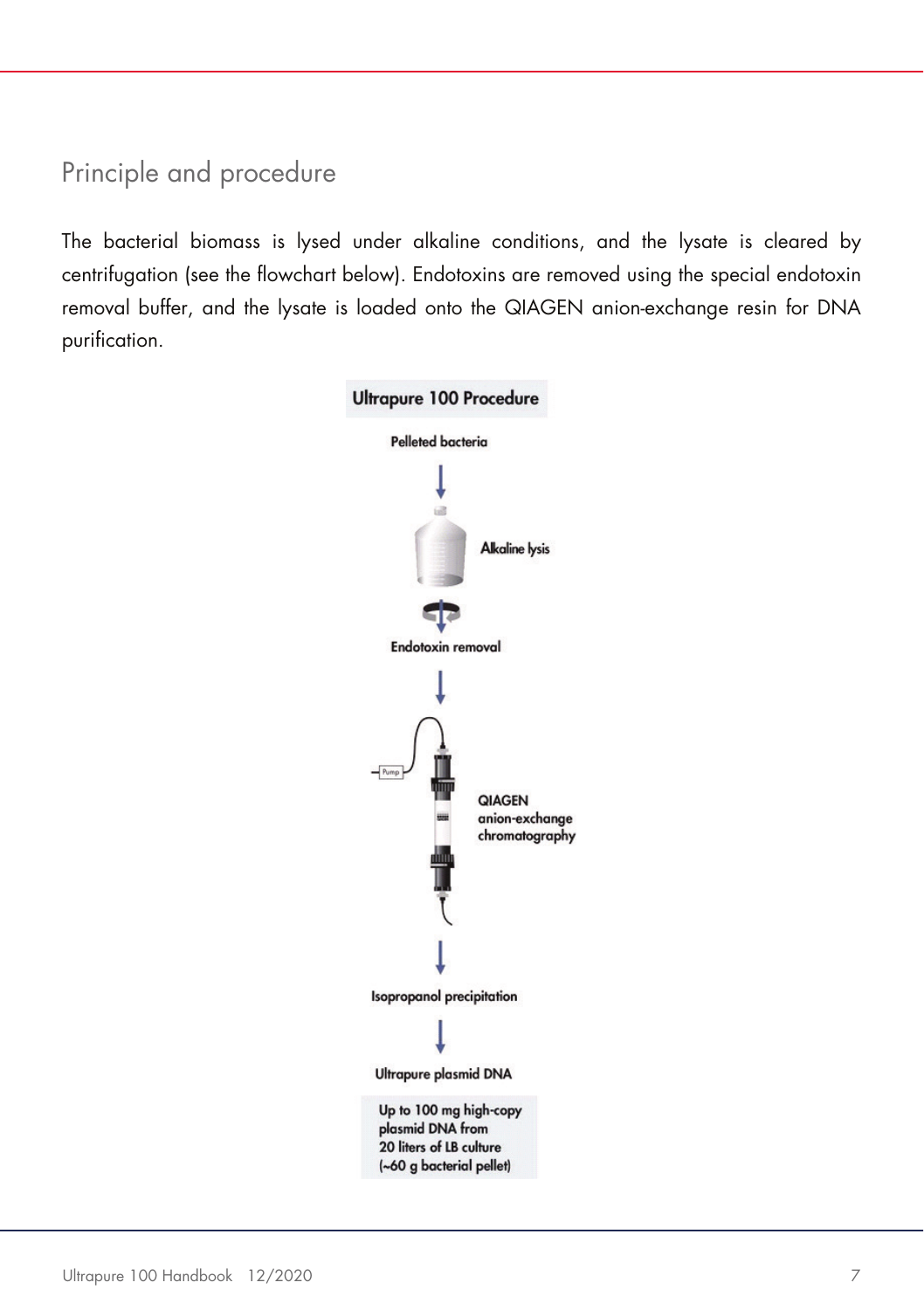# <span id="page-7-0"></span>Equipment and Reagents to Be Supplied by User

When working with chemicals, always wear a suitable lab coat, disposable gloves, and protective goggles. For more information, consult the appropriate safety data sheets (SDSs), available from the product supplier.

- **•** Centrifuge
- Filters; we recommend Grade 597  $\frac{1}{2}$  Qualitative Filter Papers or Grade 595  $\frac{1}{2}$ Qualitative Filter Papers (cat. nos. 10311847 or 10311651, respectively) from Whatman (see https://www.cytivalifesciences.com/en/us/solutions/lab-filtration)[\\*](#page-7-1)
- Isopropanol
- Ethanol, 70%
- Ultrapure 100 Buffer Set or buffers prepared according to the Appendix, page [20](#page-19-0)
- Ultrapure Resin 500 (cat. no. 11500)
- Vantage L Laboratory Column VL 44 x 250 (cat. no. 96440250) from Merck (www.merckmillipore.com) filled with 135 g QIAGEN Ultrapure Resin 500

<span id="page-7-1"></span>\* This is not a complete list of suppliers and does not include many alternative vendors of biological supplies.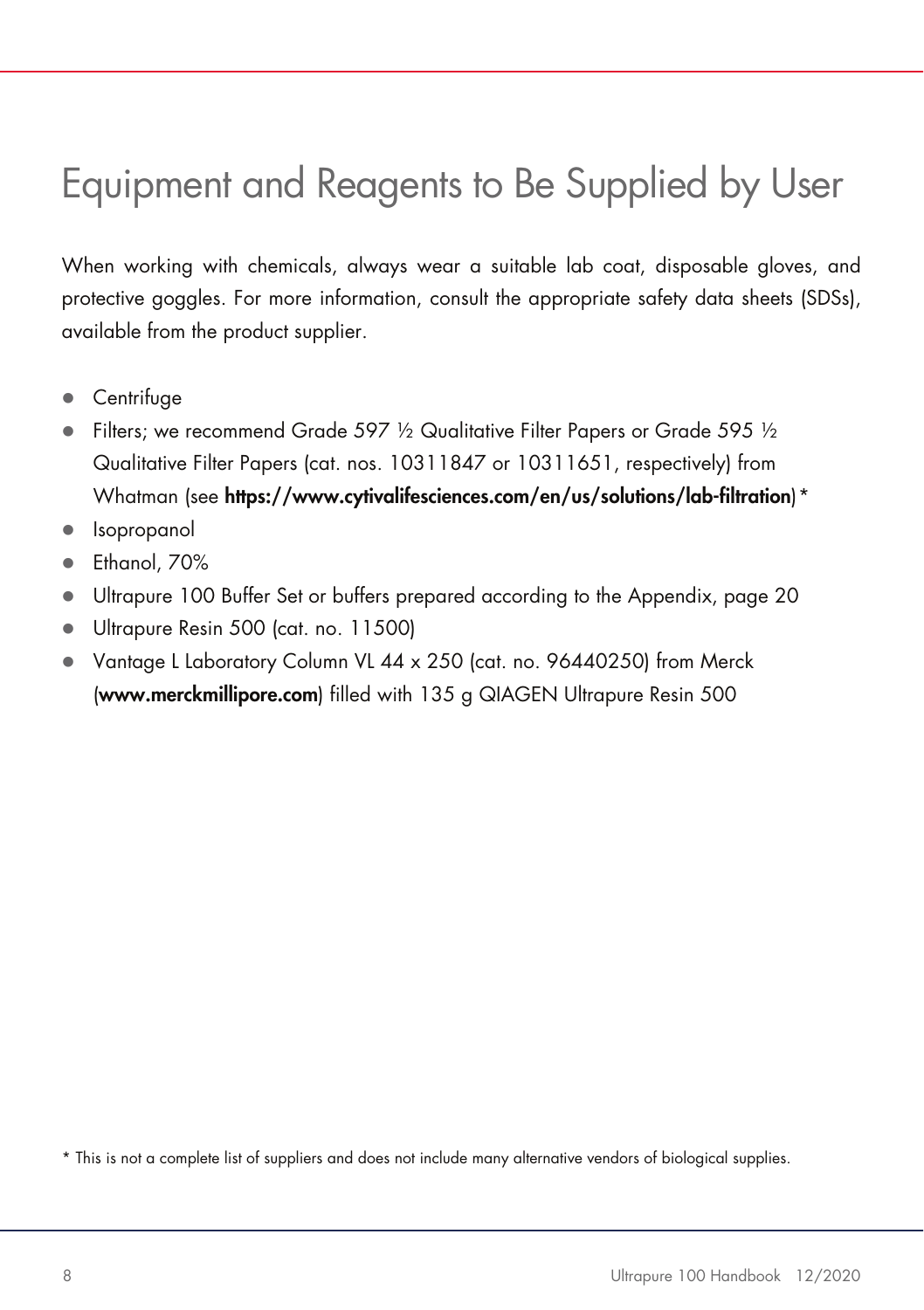### <span id="page-8-2"></span><span id="page-8-0"></span>Important Notes

### <span id="page-8-1"></span>Plasmid DNA copy number and expected plasmid DNA yield

We recommend the use of only high-copy plasmid DNA with this system. The expected yield for a high-copy plasmid DNA is 3–5 mg from 1 liter of a properly prepared Luria Bertani (LB) culture incubated on a shaker. Low-copy plasmid DNA are not recommended for use with the Ultrapure System. If the use of low-copy plasmid DNA cannot be avoided, protocol modifications may be required and yield may be significantly reduced. Contact QIAGEN Technical Services or your local distributor (see back cover or visit www.qiagen.com) for recommendations.

Optimal plasmid DNA yields are dependent upon proper growth conditions. Temperature, shaker speed, culture vessel dimensions, bacterial strain, and antibiotic concentration must be carefully considered. On average, a healthy 1 liter culture yields a pellet with a wet weight of approximately 3–4 g. Never use a pellet with a wet weight of >60 g.

We recommend the use of LB media. Enriched media may be used to reduce the required culture volume; however, growth dynamics will be considerably different and must be adjusted accordingly. The maximum pellet wet weight to be loaded onto the column is 60 g, regardless of the growth media used.

To estimate the total amount of plasmid DNA expected from the Ultrapure preparation, we highly recommend performing a test miniprep using 3.0–5.0 ml of the original culture with a QIAGEN-tip 20 from the QIAGEN Plasmid Mini Kit (cat. nos. 12123 and 12125). The performance of the Ultrapure 100 Buffer Set is not guaranteed when parameters other than those provided in the protocol are used.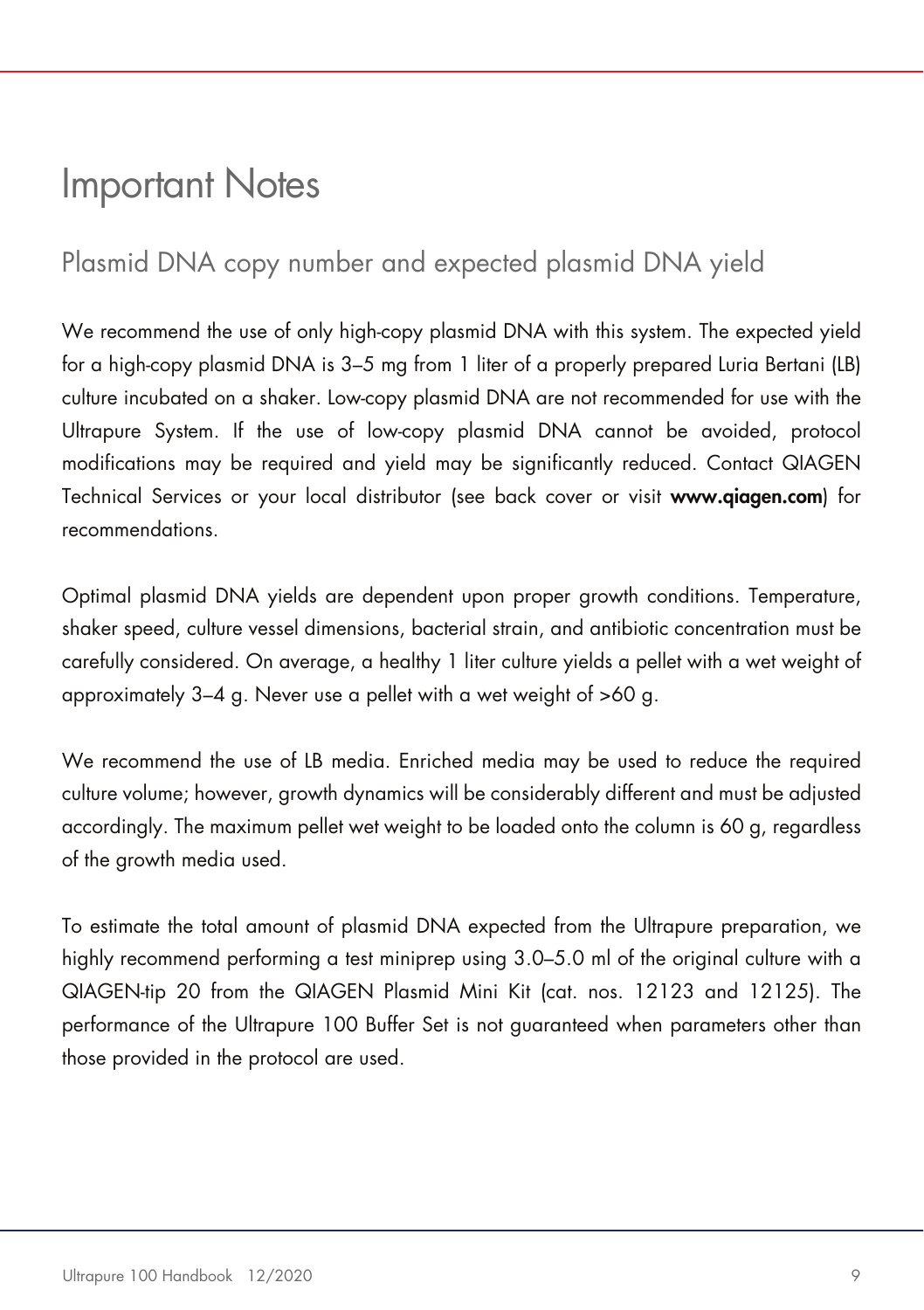### Column usage

The QIAGEN anion-exchange resin is for single use only. Ensure that the maximum pressure within the column does not exceed 7 kg/cm<sup>2</sup> (100 psi) to protect the column from damage. The performance of the resin is not guaranteed when parameters other than those given in the protocol are used.

### <span id="page-9-0"></span>Endotoxin-free DNA

For the preparation of endotoxin-free DNA, use the endotoxin-free buffers provided with the Ultrapure 100 Buffer Set. If glass tubes or pipets are used for any step after elution, ensure that these are heated to 180°C overnight to destroy any endotoxins. Alternatively, use pyrogenfree disposable plasticware.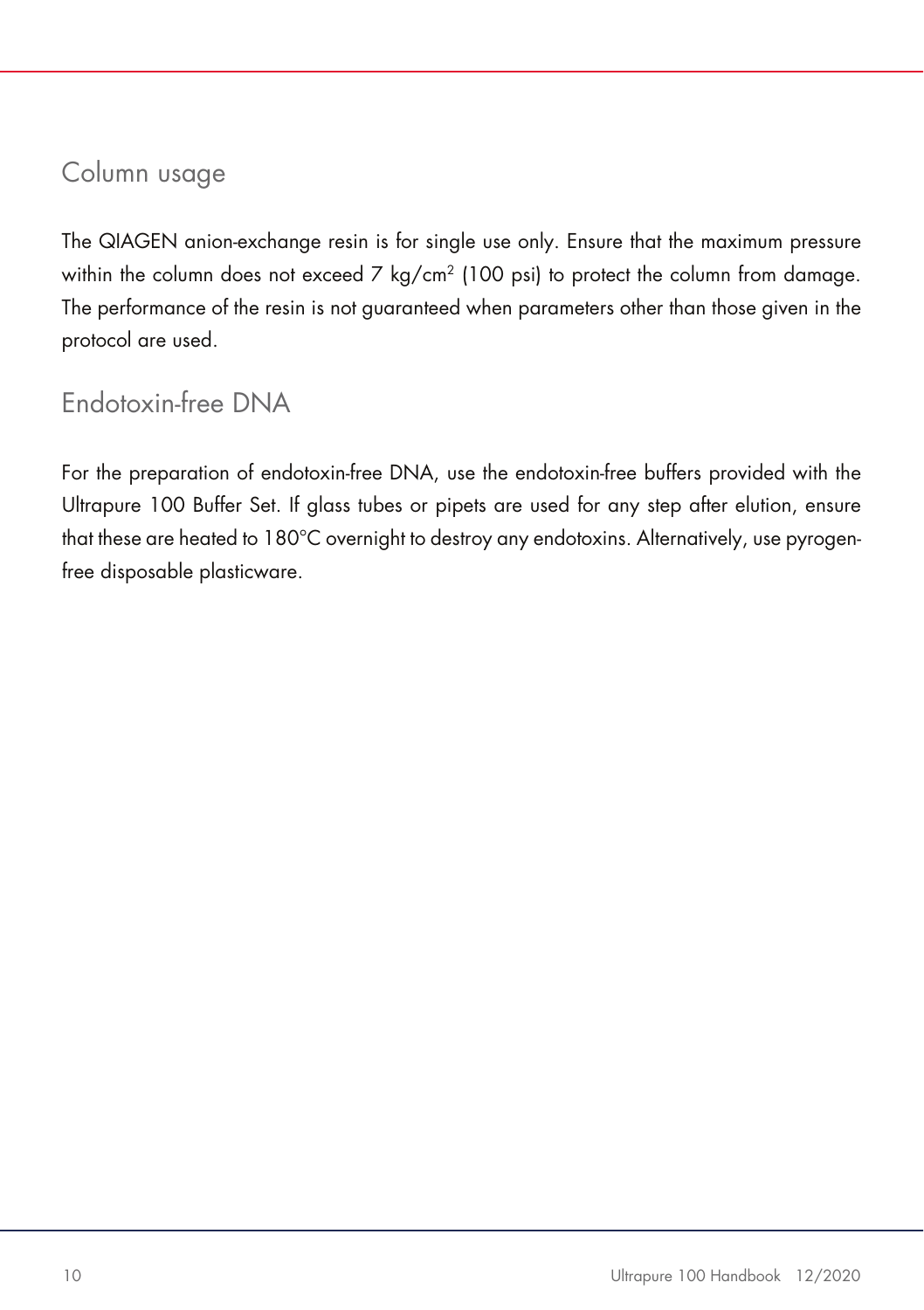# <span id="page-10-0"></span>Protocol: Purification of Plasmid DNA using the Ultrapure 100 Buffer Set

This protocol is for purification of up to 100 mg plasmid DNA from 20 liters of bacterial culture (corresponding to a pellet with a wet weight of approx. 60 g).

Important points before starting

- $\bullet$  Add RNase A to Buffer P1 to a final concentration of 100  $\mu$ g/ml. Ensure that the RNase A is completely dissolved in Buffer P1.
- Prechill Buffer P3 to 4°C.
- Equipment and buffers except Buffer P3 should be equilibrated to room temperature (15– 25°C).
- For endotoxin-free DNA, prepare endotoxin-free 70% ethanol just before use by adding 96–100% ethanol to the endotoxin-free water supplied with the Ultrapure 100 Buffer Set.
- When not using the Ultrapure 100 Buffer Set, buffers should be prepared as described in the Appendix, page [20.](#page-19-0)

| Recommended column                         | Culture   | Pellet wet      | <b>Buffer</b> |            |            |        |
|--------------------------------------------|-----------|-----------------|---------------|------------|------------|--------|
|                                            | volume    | weight          | P1, P2, P3    | <b>QBT</b> | QC         | QF, QN |
| QIAGEN-tip 2500                            | 500 ml    | 1650 mg         | 50 ml         | $35$ m     | $200$ ml   | $35$ m |
| QIAGEN-tip 10000                           | 2500 ml   | 8250 mg         | 125 ml        | 75 ml      | 600 ml     | 75 ml  |
| Vantage L Laboratory<br>Column VL 44 x 250 | 10 liters | 30 <sub>g</sub> | $0.5$ liter   | 350 ml     | 3.0 liters | 400 ml |
| Vantage L Laboratory<br>Column VL 44 x 250 | 20 liters | 60 <sub>g</sub> | 1.0 liter     | 350 ml     | 3.0 liters | 400 ml |

#### Table 1. Buffer volumes required for plasmid DNA preparation from different volumes of overnight LB culture\*

\* Expected plasmid DNA yields are 3–5 µg/ml LB for high-copy plasmid DNA (e.g., pBluescript®, pUC, pTZ, and pGEM®) and 0.1–2 µg/ml LB for low-copy (e.g., pBR322 and cosmids).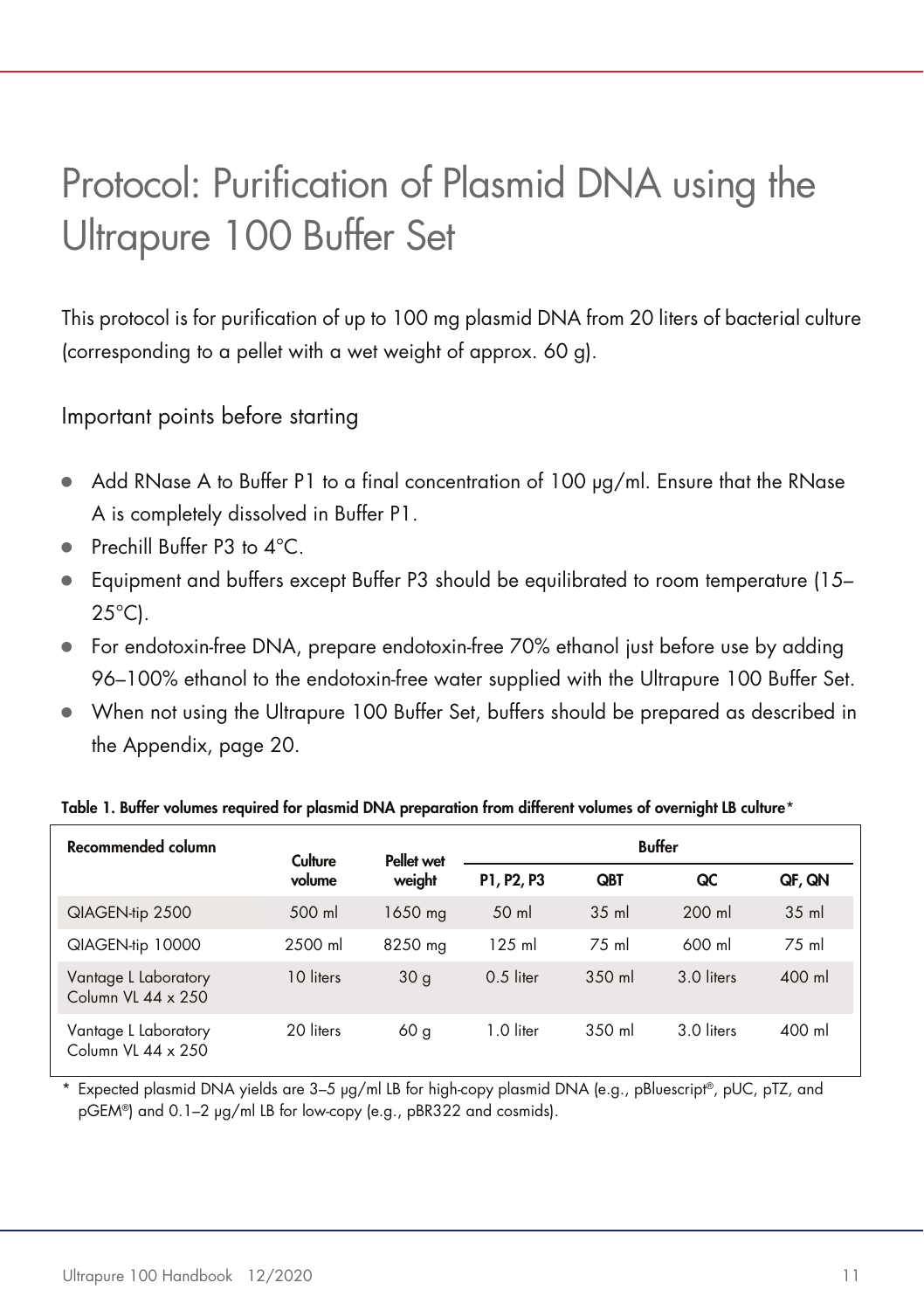### Procedure

1. Resuspend the bacterial pellet in 1000 ml Buffer P1 containing RNase A.

Optimal resuspension of the bacterial pellet can be achieved in a 5 liter flask using a submerged stirring paddle set at a low speed to avoid shearing of genomic DNA and generation of foam. The pellet should be completely resuspended after 1–1.5 h.

2. Add 1000 ml Buffer P2, mix by gently inverting the bottle 5–6 times, and incubate at room temperature (15–25°C) for 5 min.

During lysis, the mixture becomes very viscous. Do not allow lysis to proceed for longer than 5 min.

3. Add 1000 ml of chilled Buffer P3, mix by inverting the bottle 5–6 times, and incubate on ice for at least 30 min.

After addition of Buffer P3, the solution becomes cloudy.

4. Centrifuge at  $4^{\circ}$ C for at least 30 min at 11.300–17.700 x  $\alpha$ . Transfer the supernatant promptly to a fresh vessel.

Centrifugation should be performed in 500 ml polypropylene centrifugation bottles (e.g., Nalgene, cat. no. 3141-0500). To avoid leakage, do not fill the bottles with more than 450 ml lysate. After centrifugation, the supernatant should be clear.

5. Filter the supernatant through a premoistened, folded filter.

During this step, incubate the cleared lysate on ice.

6. Optional: To prepare endotoxin-free plasmid DNA, add 1/10 volume of Buffer ER (included in the Ultrapure 100 Buffer Set) to the cleared lysate and incubate for 1 h on ice (see also step 8).

After the addition of Buffer ER, the lysate appears turbid but will become clear again during incubation on ice.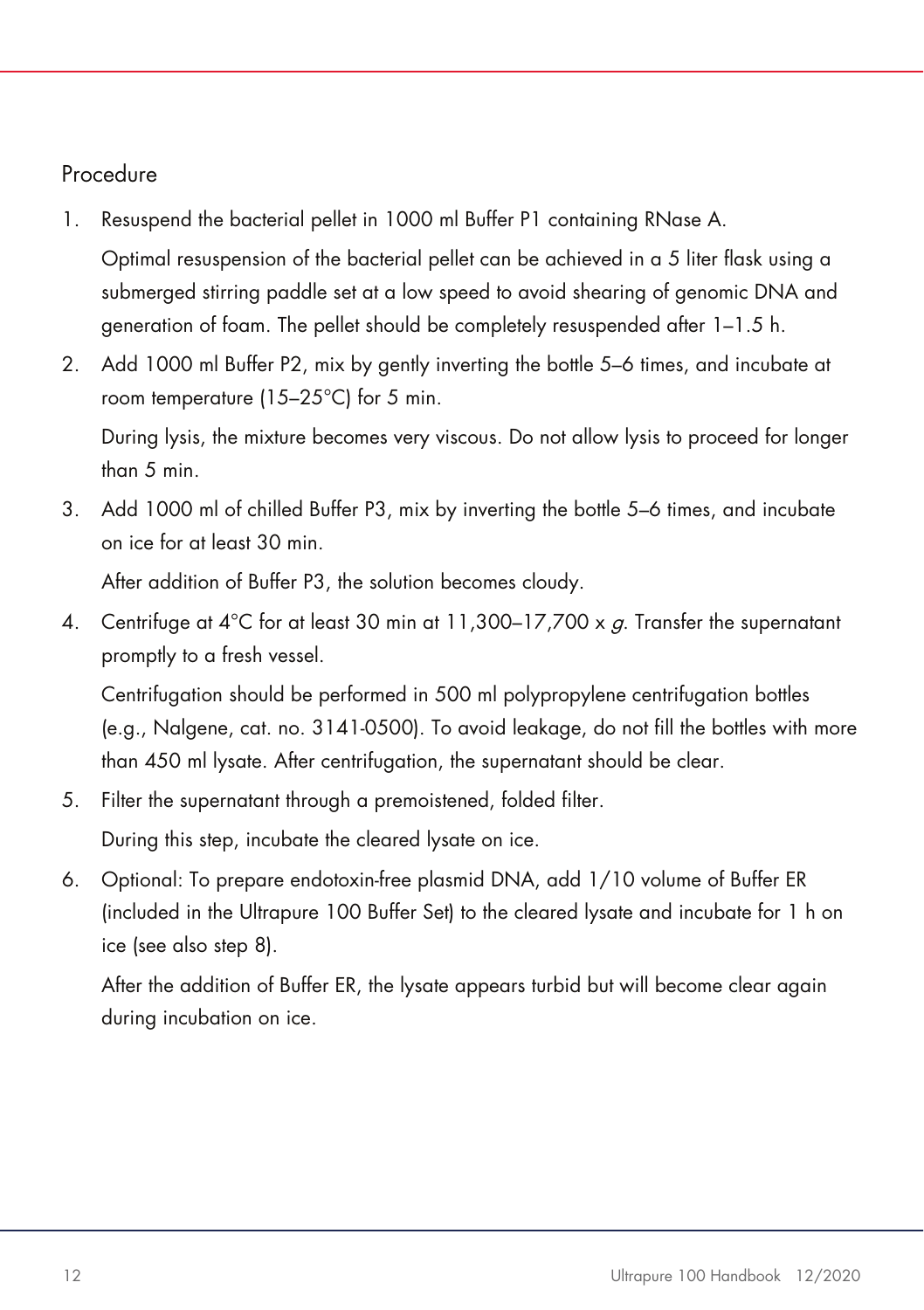7. Equilibrate the column with 350 ml Buffer QBT at a flow rate of 10–20 ml/min. During this step, incubate the cleared lysate on ice.

Connect the inlet tube of the column (see the flowchart on page [7\)](#page-6-0) to the silicon tube of the peristaltic pump. The inlet tube is used for loading the cleared lysate and buffers. Make sure that all fittings are secure, for example, by using cable binders to prevent leakage.

- 8. Load the cleared lysate from step 5 or 6 onto the column at a flow rate of 4–25 ml/min. Confirm the flow rate by directly measuring the flow of buffer through the column. A 3000 ml lysate may be loaded in 2–12 h depending on the flow rate chosen. It is often convenient to load the column overnight. Cool the cleared lysate bottle during the entire duration of the column loading either in a refrigerator at 4°C or in an ice bath. Do not cool the column.
- 9. Wash the column with 3.0 liters of Buffer QC at a flow rate of 20–30 ml/min.
- 10. Elute the plasmid DNA with 400 ml Buffer QN at a flow rate of 10 ml/min.
- 11. Precipitate the DNA with 0.7 volumes of room-temperature isopropanol and centrifuge at 4<sup>°</sup>C at 20,000 x  $q$  for 30 min or at 10,000 x  $q$  for 60 min.

Isopropanol precipitation of the DNA with solutions is equilibrated to room temperature (15–25°C) to minimize salt precipitation. Centrifugation is carried out at 4°C to prevent overheating of the sample and should be performed in 250 ml or 500 ml polypropylene centrifuge bottles or several 50 ml tubes (Nalgene, cat. nos. 3141-0250, 3141-0500, and 3119-0050, respectively).

12. Carefully remove the supernatant, wash the DNA with 20 ml room-temperature 70% ethanol, and centrifuge at  $\geq$ 15,000 x g for 20 min at 4°C. For the preparation of endotoxin-free DNA, use freshly prepared, endotoxin-free, 70% ethanol.

Ethanol, 70% solution, removes any precipitated salt and replaces isopropanol with ethanol, which is more volatile, yielding DNA that is easier to resuspend.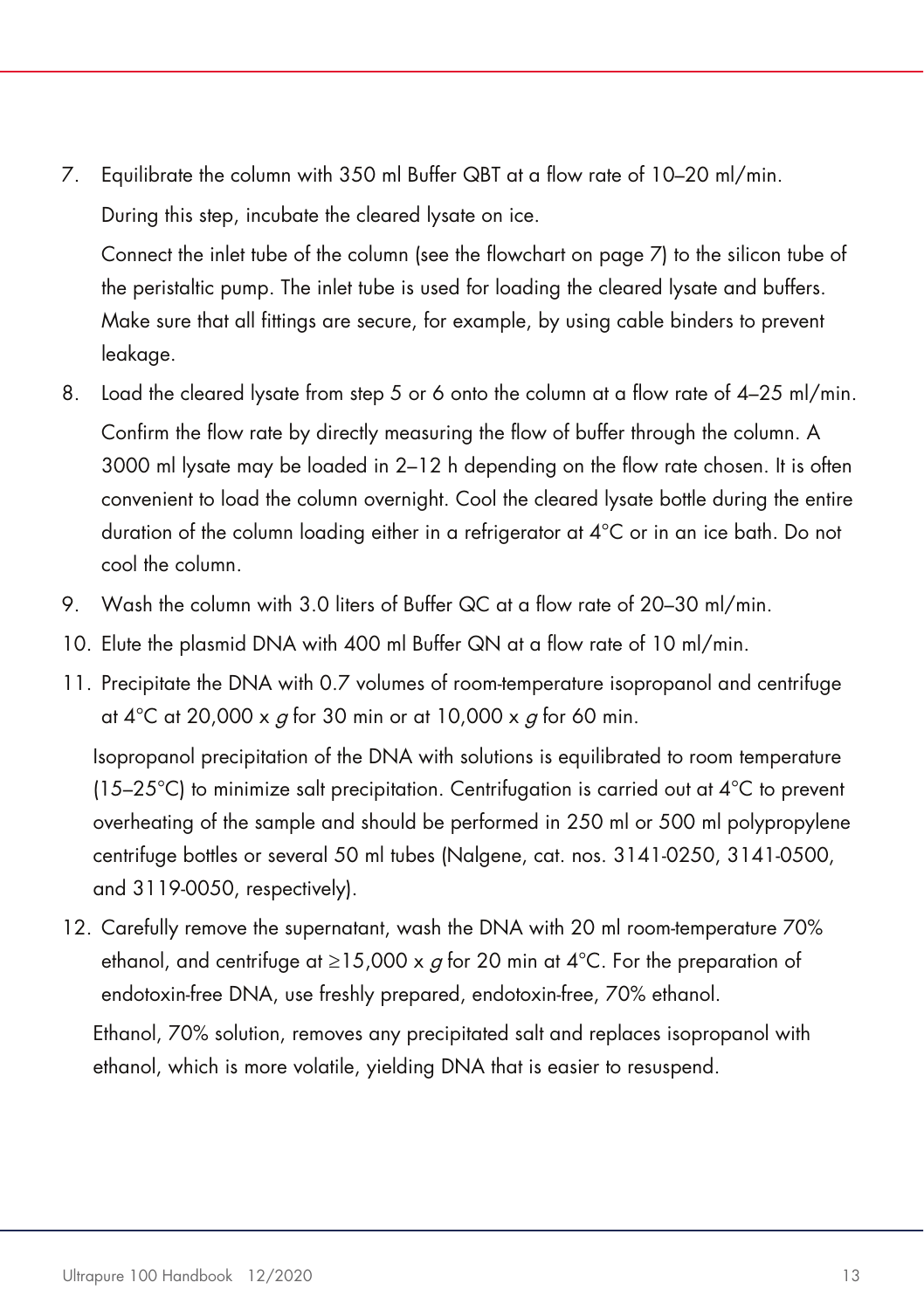13. Remove ethanol completely, air-dry for approximately 20 min, and redissolve in a suitable volume of buffer. To obtain DNA free of endotoxins, use the endotoxin-free Buffer TE supplied with the Ultrapure 100 Buffer Set.

Overdrying the pellet will make the DNA very difficult to redissolve. Resuspend the DNA pellet by rinsing the walls of the tube to recover the DNA, especially when glass tubes are used. The appropriate volume of resuspension buffer can be determined based on the results of the pilot minipreparation (see page [10\)](#page-9-0). Avoid pipetting the DNA up and down to promote resuspension as it may cause shearing.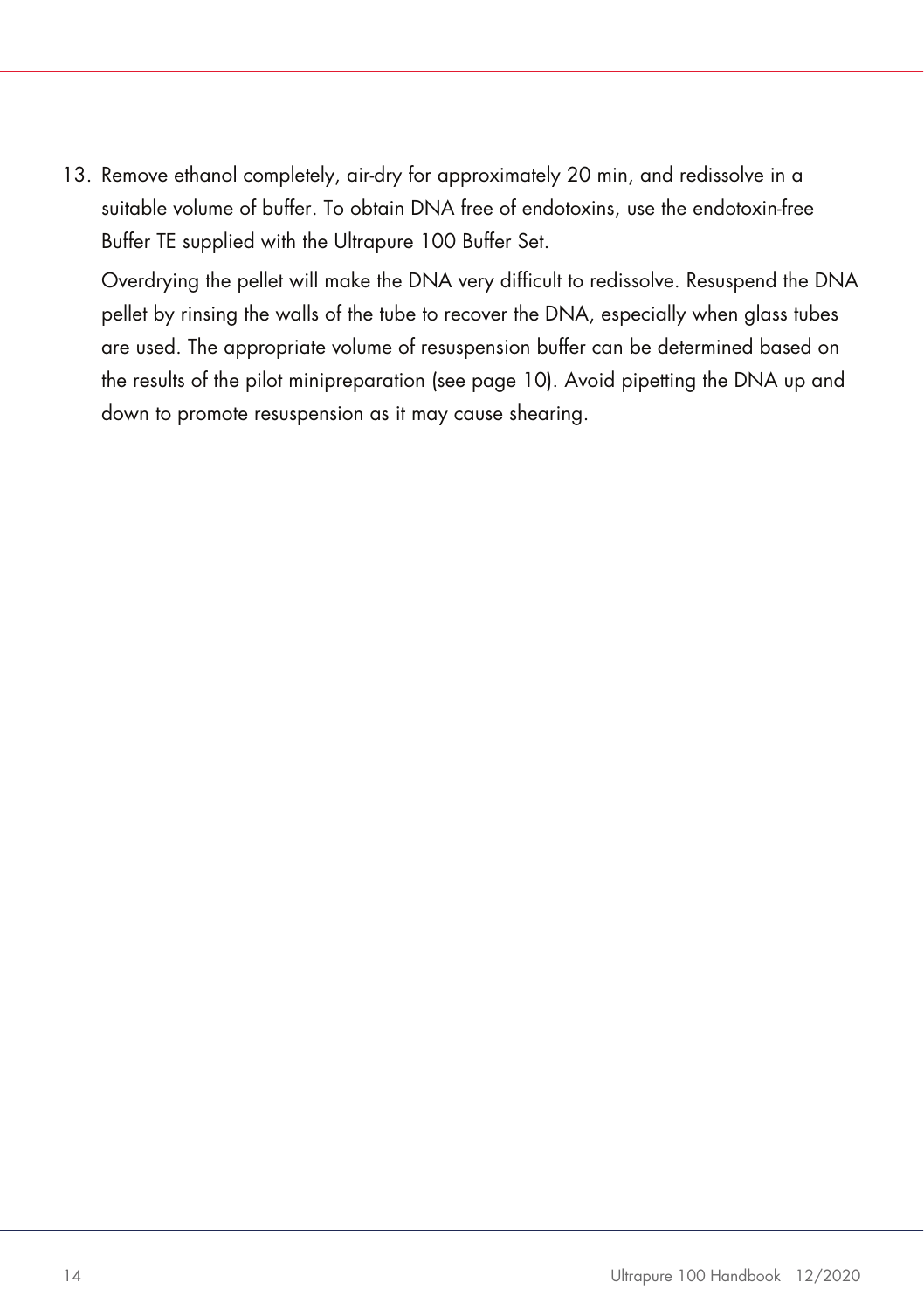### <span id="page-14-0"></span>Troubleshooting Guide

This troubleshooting guide may be helpful in solving any problems that may arise. For more information, see also the Frequently Asked Questions page at our Technical Support Center: www.qiagen.com/FAQ/FAQList.aspx. The scientists in QIAGEN Technical Services are always happy to answer any questions you may have about either the information and protocols in this handbook or sample and assay technologies (for contact information, visit support.giagen.com).

Comments and suggestions

#### Statement of the problem

#### No DNA in lysate

| a) | The plasmid DNA did not<br>propagate           | Please read "Growth of Bacterial Cultures"<br>Web<br>on our<br>page<br>www.giagen.com/dna-references, and check if the conditions for optimal growth<br>were met.                                                                                                                                                                                                                                                 |
|----|------------------------------------------------|-------------------------------------------------------------------------------------------------------------------------------------------------------------------------------------------------------------------------------------------------------------------------------------------------------------------------------------------------------------------------------------------------------------------|
| b) | Alkaline lysis was inefficient                 | If cells have grown to very high densities or if a larger amount of cultured medium<br>than recommended was used, the ratio of biomass to lysis reagent is shifted. This<br>may result in poor lysis conditions because the volumes of Buffers P1, P2, and P3 are<br>not sufficient for setting the plasmid DNA free efficiently. Reduce the culture volume<br>or increase the volumes of Buffers P1, P2, and P3. |
|    |                                                | Also, insufficient mixing of lysis reagents will result in reduced yield. Mix thoroughly<br>after addition of Buffers P1, P2, and P3 to achieve homogeneous suspensions.                                                                                                                                                                                                                                          |
| c) | Insufficient lysis for low-copy<br>plasmid DNA | For low-copy plasmid DNA preparations, doubling the volumes of lysis buffers P1,<br>P2, and P3 may help to increase the plasmid DNA yield and quality (see background<br>information on our Web page: www.qiagen.com/growth-of-bacterial-culture).                                                                                                                                                                |
| d) | Lysate incorrectly prepared                    | Check Buffer P2 for SDS precipitation resulting from low storage temperatures<br>and dissolve the SDS by warming. The bottle containing Buffer P2 should<br>always be closed immediately after use. Lysis buffers prepared in the<br>laboratory should be prepared according to the instructions on page 20.                                                                                                      |
|    |                                                | If necessary, prepare fresh Buffers P1, P2, and P3.                                                                                                                                                                                                                                                                                                                                                               |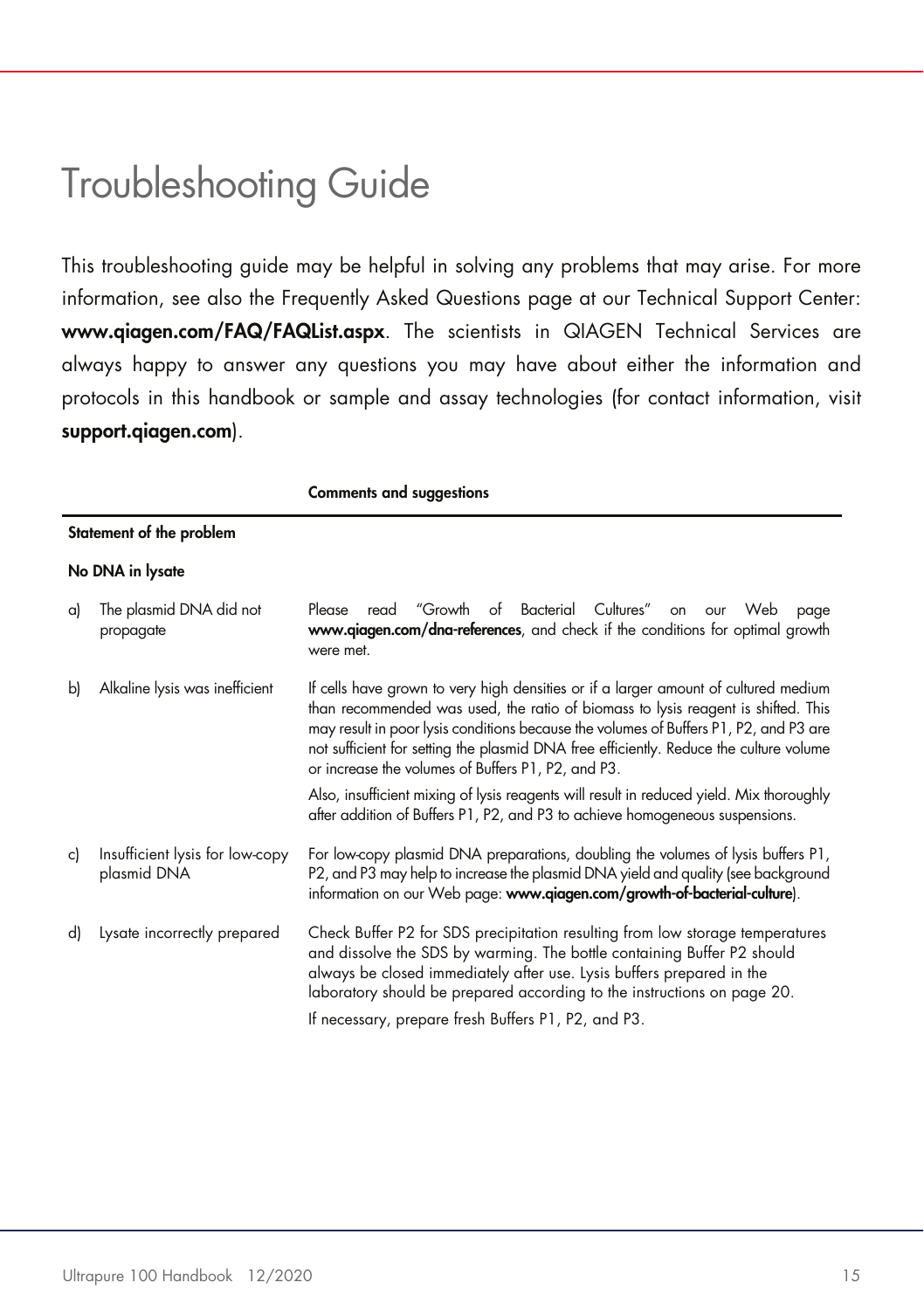#### The DNA in the flow-through fraction

| a) | Column was overloaded                             | Check the culture volume and yield against the capacity of the column, as<br>detailed at the beginning of the protocol. Reduce the culture volume<br>accordingly. For very low-copy-number plasmid DNA and cosmid preps<br>requiring very large culture volumes, please see www.qiagen.com/dna-<br>workingwithdna. |
|----|---------------------------------------------------|--------------------------------------------------------------------------------------------------------------------------------------------------------------------------------------------------------------------------------------------------------------------------------------------------------------------|
| bì | SDS (or other ionic<br>detergent) was in lysate   | Chill Buffer P3 before use. If the lysate is cleared by centrifugation, load onto<br>the column promptly after centrifugation. If the lysate is too viscous for effective<br>mixing of Buffer P3, reduce culture volume or increase volumes of Buffers P1,<br>P2, and P3.                                          |
| c) | Inappropriate salt or pH<br>conditions in buffers | Ensure that any buffers prepared in the laboratory were prepared according to<br>the instructions provided on page 20.                                                                                                                                                                                             |

#### The DNA in Buffer QC wash fraction

| a) | The column was overloaded          | Check the culture volume and yield against the capacity of the resin, as detailed<br>at the beginning of the protocol. Reduce the culture volume accordingly. For<br>very low-copy-number plasmid DNA and cosmid preps requiring very large<br>culture volumes, please see www.qiagen.com/dna-workingwithdna. |  |
|----|------------------------------------|---------------------------------------------------------------------------------------------------------------------------------------------------------------------------------------------------------------------------------------------------------------------------------------------------------------|--|
| bl | Buffer QC was incorrect            | Check pH and salt concentration of Buffer QC. Recover the DNA by<br>precipitation, and purify on a new QIAGEN-tip.                                                                                                                                                                                            |  |
|    | No DNA in eluate                   |                                                                                                                                                                                                                                                                                                               |  |
| a) | No DNA in the lysate               | See section "No DNA in lysate" page 15.                                                                                                                                                                                                                                                                       |  |
| b) | Elution Buffer QN was<br>incorrect | Check pH and salt concentration of Buffer QN. Recover the DNA by eluting<br>with fresh buffer.                                                                                                                                                                                                                |  |

c) The DNA passed through in the flow-through or wash fraction See the previous two sections.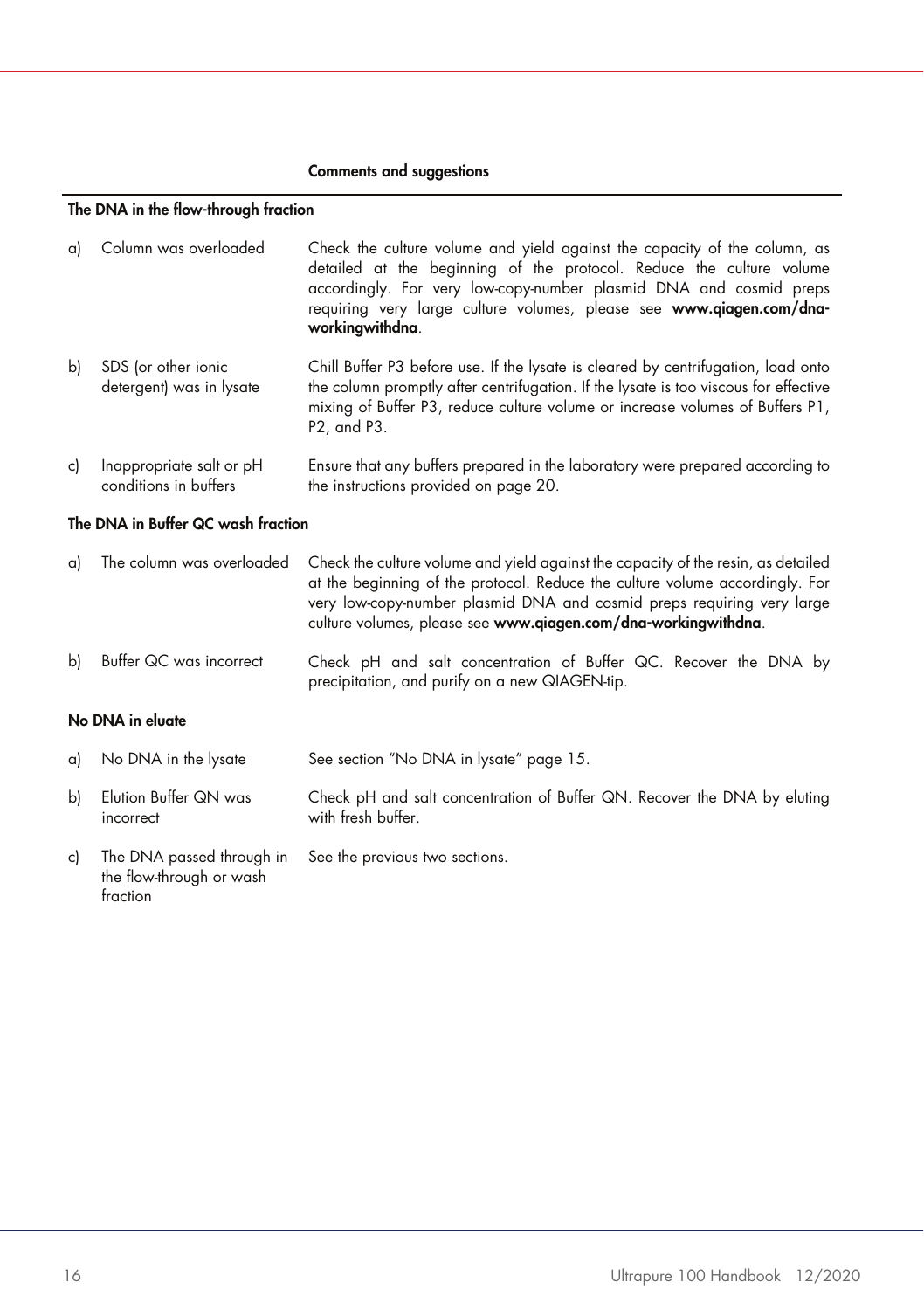#### Little or no DNA after precipitation

| a) | The DNA failed to<br>precipitate  | Ensure that the precipitate is centrifuged at $\geq$ 15,000 x g for 30 min. Recover<br>the DNA by centrifuging for longer and at higher speeds. Try another<br>isopropanol batch.                                                                |
|----|-----------------------------------|--------------------------------------------------------------------------------------------------------------------------------------------------------------------------------------------------------------------------------------------------|
| bì | The DNA pellet was lost           | Isopropanol pellets are glassy and may be difficult to see. Mark the outside of<br>the tube before centrifugation. Isopropanol pellets may also be loosely attached<br>to the side of the tube, so pour supernatant off gently.                  |
| c) | The DNA was poorly<br>redissolved | Check if the DNA is completely redissolved. Be sure to wash any DNA off the<br>walls, particularly if glass tubes and a fixed-angle rotor are used. Up to half of<br>the total DNA may be smeared on the walls. Alternatively, a swinging bucket |

rotor can be used to ensure that the pellet is located at the bottom of the tube.

#### The plasmid DNA difficult to redissolve

| a) | Pellet was overdried              | Air-dry pellet instead of using a vacuum, especially if the DNA is of high<br>molecular weight. Redissolve the DNA by warming the solution slightly and<br>allowing more time for redissolving.                                                      |
|----|-----------------------------------|------------------------------------------------------------------------------------------------------------------------------------------------------------------------------------------------------------------------------------------------------|
| b) | Residual isopropanol in<br>pellet | Ensure that pellets are washed with 70% ethanol to remove traces of<br>isopropanol. Redissolve the DNA by warming the solution slightly and allowing<br>more time for redissolving. Increase volume of buffer used for redissolving if<br>necessary. |
| c) | Too much salt in pellet           | Ensure that isopropanol is at room temperature (15–25°C) for precipitation and<br>wash the pellet twice with room-temperature 70% ethanol. Recover the DNA<br>by increasing the volume of buffer used for redissolving.                              |
| d) | Buffer pH was too low             | Ensure that the pH of the buffer used for redissolving is $\geq 8.0$ , since the DNA<br>does not dissolve well in acidic solutions.                                                                                                                  |
| e) | Resuspension volume too<br>low    | Increase resuspension volume if the solution above the pellet is highly viscous.                                                                                                                                                                     |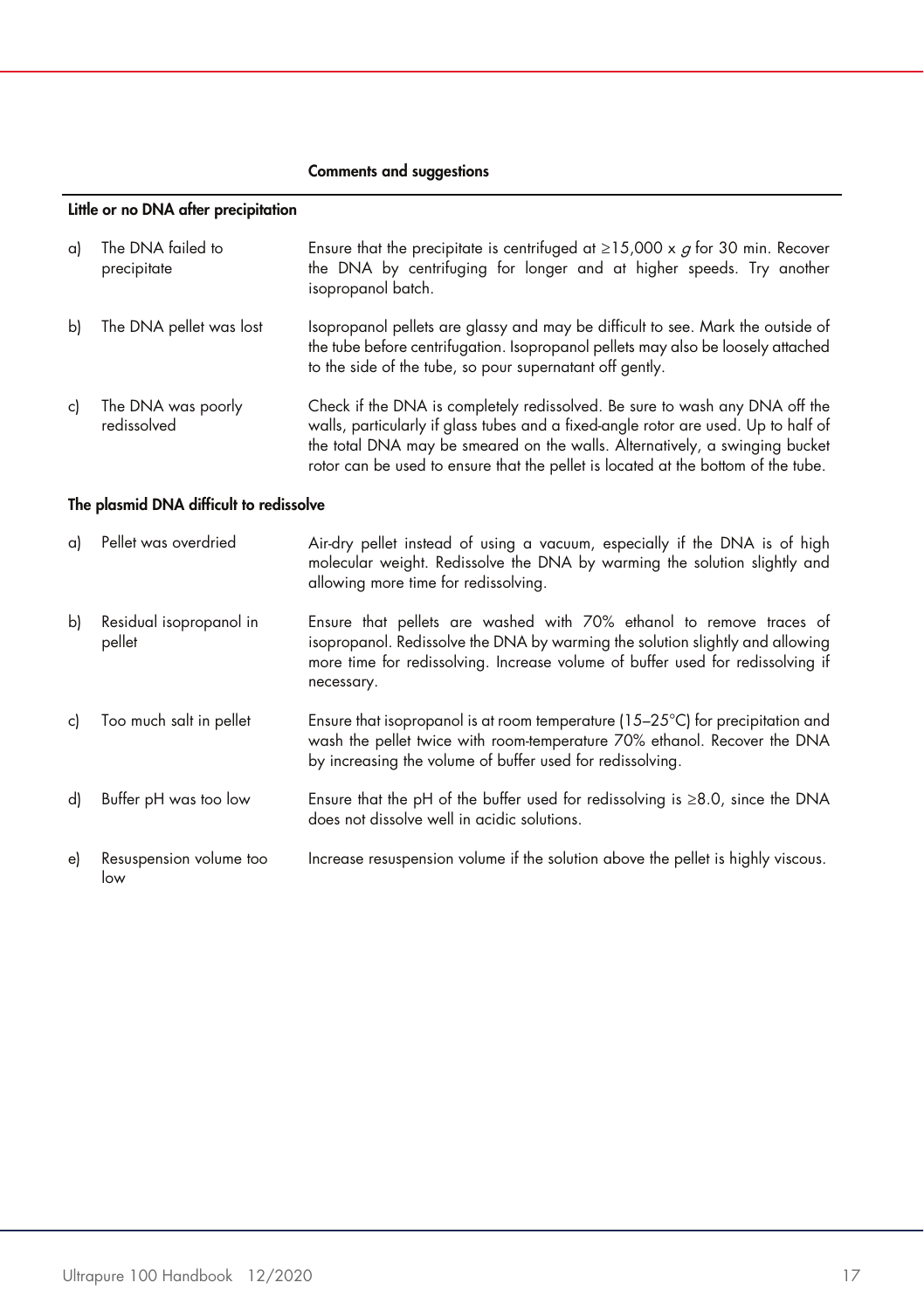#### Contaminated DNA/poor-quality DNA

| a) | Genomic DNA in the eluate                     | Mixing of bacterial lysate was too vigorous. The lysate should not be vortexed<br>after addition of Buffers P2 and P3 to prevent shearing of chromosomal DNA.<br>Reduce culture volume if lysate is too viscous for gentle mixing.                                                                                                                      |
|----|-----------------------------------------------|---------------------------------------------------------------------------------------------------------------------------------------------------------------------------------------------------------------------------------------------------------------------------------------------------------------------------------------------------------|
| b) | RNA in the eluate                             | RNase A digestion was insufficient. Check culture volume against<br>recommended volumes and reduce if necessary. Check that the RNase A<br>provided with the kit has been used. If Buffer P1 is more than 6 months old,<br>add more RNase A. Recover the DNA by precipitating the eluate, digesting<br>with RNase A, and purifying on a new QIAGEN-tip. |
| c) | Nuclease contamination                        | Check buffers for nuclease contamination and replace if necessary. Use new<br>glassware and plasticware, and wear gloves.                                                                                                                                                                                                                               |
| d) | Lysis time was too long                       | Ensure that the lysis step (Buffer P2) does not exceed 5 min.                                                                                                                                                                                                                                                                                           |
| e) | Overloaded alkaline lysis                     | Check the culture volume and yield against the capacity of the column. Reduce<br>the culture volume accordingly or alternatively increase the volumes of Buffers<br>P1, P2, and P3.                                                                                                                                                                     |
| f) | The plasmid DNA is<br>nicked/sheared/degraded | The DNA was poorly buffered. Redissolve the DNA in Buffer TE, pH 8.0, to<br>inhibit nuclease activity and maintain stable pH during storage.                                                                                                                                                                                                            |
| g) | Shearing during<br>redissolving               | Redissolve the DNA gently, without vortexing or vigorous pipetting. Avoid using<br>small pipet tips.                                                                                                                                                                                                                                                    |
| h) | Particles in redissolved the<br><b>DNA</b>    | Centrifuge the DNA solution and transfer supernatant to a new tube. The<br>particles have no effect on DNA quality.                                                                                                                                                                                                                                     |
|    | Poor DNA performance                          |                                                                                                                                                                                                                                                                                                                                                         |
| a) | Too much salt in pellet                       | Ensure that isopropanol is at room temperature $(15-25^{\circ}C)$ for precipitation and<br>wash the pellet twice with room-temperature 70% ethanol. Precipitate the DNA<br>again to remove the salt.                                                                                                                                                    |
| b) | Residual protein                              | Check culture volume against the recommended volumes and reduce if                                                                                                                                                                                                                                                                                      |

Check g-force and centrifugation time.

necessary. Ensure that the bacterial lysate is cleared properly by centrifugation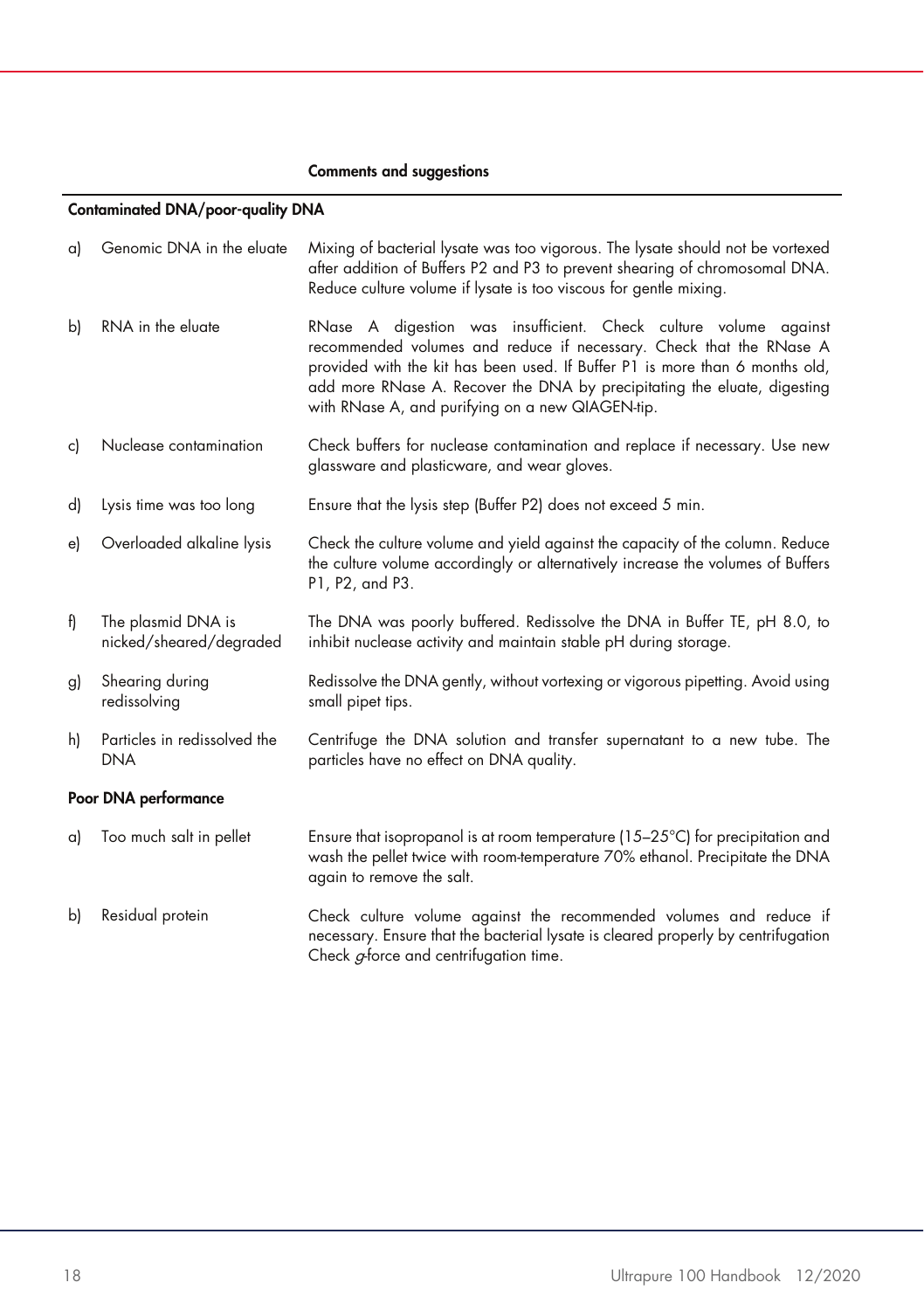#### Extra DNA bands on analytical gel

| a) | Dimer form of plasmid DNA                             | Dimers or multimers of supercoiled plasmid DNA are formed during replication<br>of plasmid DNA. Typically, when the purified plasmid DNA is electrophoresed,<br>both the supercoiled monomer and dimer form of the plasmid DNA are<br>detected upon ethidium bromide staining of the gel. The ratio of these forms is<br>often host dependent. |
|----|-------------------------------------------------------|------------------------------------------------------------------------------------------------------------------------------------------------------------------------------------------------------------------------------------------------------------------------------------------------------------------------------------------------|
| b) | The plasmid DNA has<br>formed denatured<br>supercoils | This species runs faster than closed circular DNA on a gel and is resistant to<br>restriction digestion. Do not incubate cells for longer than 5 min in Buffer P2.<br>Mix immediately after addition of Buffer P3.                                                                                                                             |
|    | <b>Blocked column</b>                                 |                                                                                                                                                                                                                                                                                                                                                |
|    | Lysate was turbid                                     | Ensure that the lysate is clear before it is loaded onto the column. Ensure that<br>Buffer P3 is chilled before use. Check g-force and centrifugation time.                                                                                                                                                                                    |
|    | Endotoxin content higher than expected                |                                                                                                                                                                                                                                                                                                                                                |
| a) | Incubation time with Buffer<br>ER too short           | Ensure that the lysate is incubated on ice for 30 min for efficient endotoxin<br>removal.                                                                                                                                                                                                                                                      |
|    |                                                       | Immediately after addition of Buffer ER, the lysate appears turbid but becomes<br>clear again during ice incubation. The clearing of the lysate indicates sufficient<br>incubation time.                                                                                                                                                       |
| b) | Recontamination of the<br>DNA after preparation       | Use only plasticware and glassware that is certified to be pyrogen- or endotoxin-<br>tree.                                                                                                                                                                                                                                                     |
|    |                                                       | Never autoclave plasticware or glassware in autoclaves that have previously been<br>used for bacteria. Use only water that is certified to be endotoxin-free for the                                                                                                                                                                           |

#### Lysate becomes turbid during the binding step on the column

This is due to the temperature change from ice incubation to the binding step at room temperature (15-25°C), and this has no negative effect on the performance of QIAGEN resin.

preparation of 70% ethanol. Resuspend the DNA in endotoxin-free Buffer TE.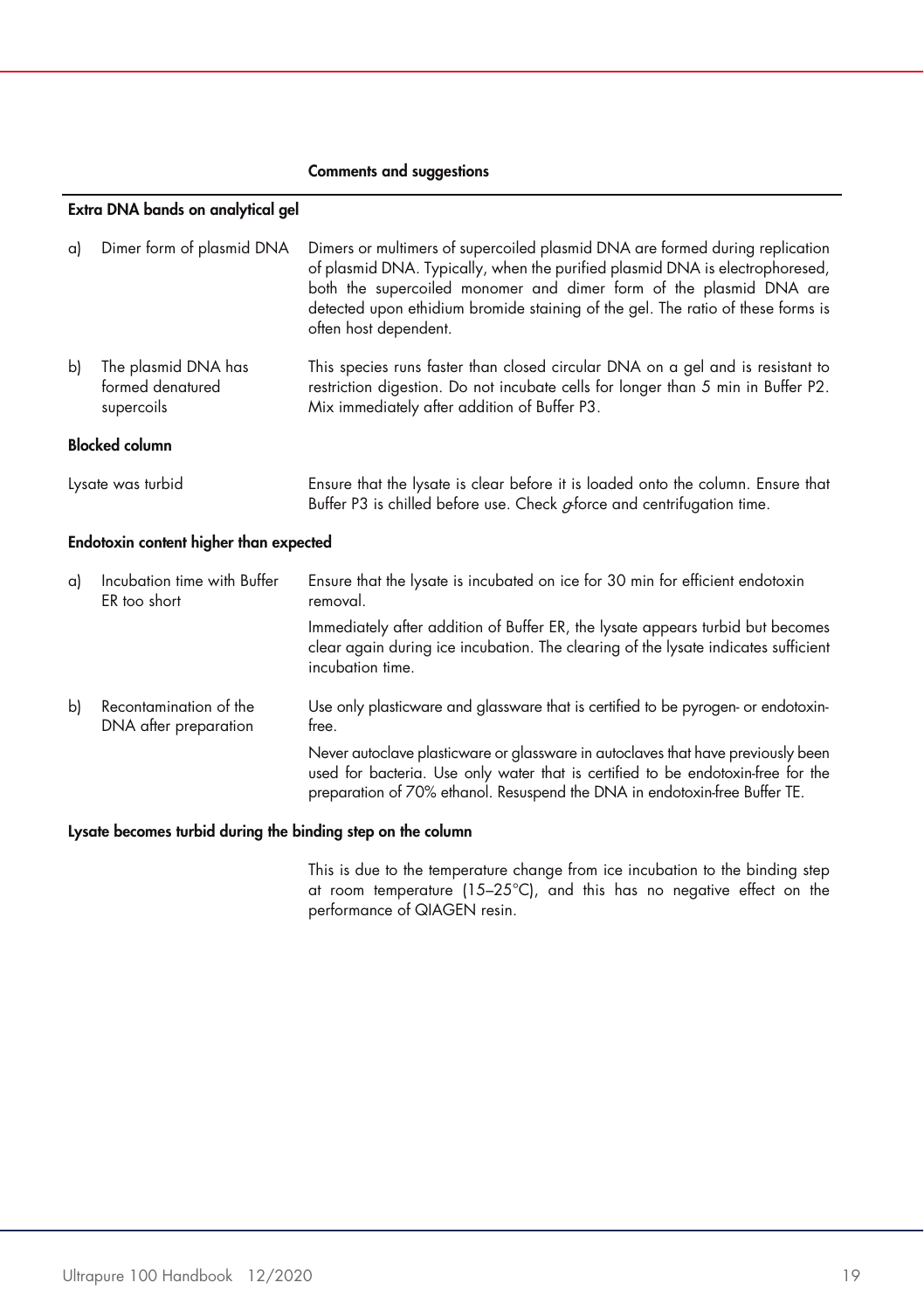# <span id="page-19-0"></span>Appendix: Buffer Preparation

#### Table 2. Buffer compositions required for plasmid DNA preparation

| Buffer                     | <b>Buffer composition</b>                                             |
|----------------------------|-----------------------------------------------------------------------|
| Buffer P1 (resuspension)   | 50 mM Tris HCl, pH 8.0; 10 mM EDTA; 100 µg/ml RNase A                 |
| Buffer P2 (lysis)          | 200 mM NaOH, 1% SDS                                                   |
| Buffer P3 (neutralization) | 3.0 M KAc, pH 5.5                                                     |
| Buffer QBT (equilibration) | 750 mM NaCl; 50 mM MOPS, pH 7.0; 15% isopropanol; 0.15% Triton® X-100 |
| Buffer QC (wash)           | 1.0 M NaCl; 50 mM MOPS, pH 7.0; 15% isopropanol                       |
| Buffer QN (elution)        | 1.6 M NaCl; 50 mM MOPS, pH 7.0; 15% isopropanol                       |

For a supplementary protocol describing how to recycle and fill the chromatography column with QIAGEN anion-exchange resin (as powder or slurry), visit www.qiagen.com/ultrapure100bufferset.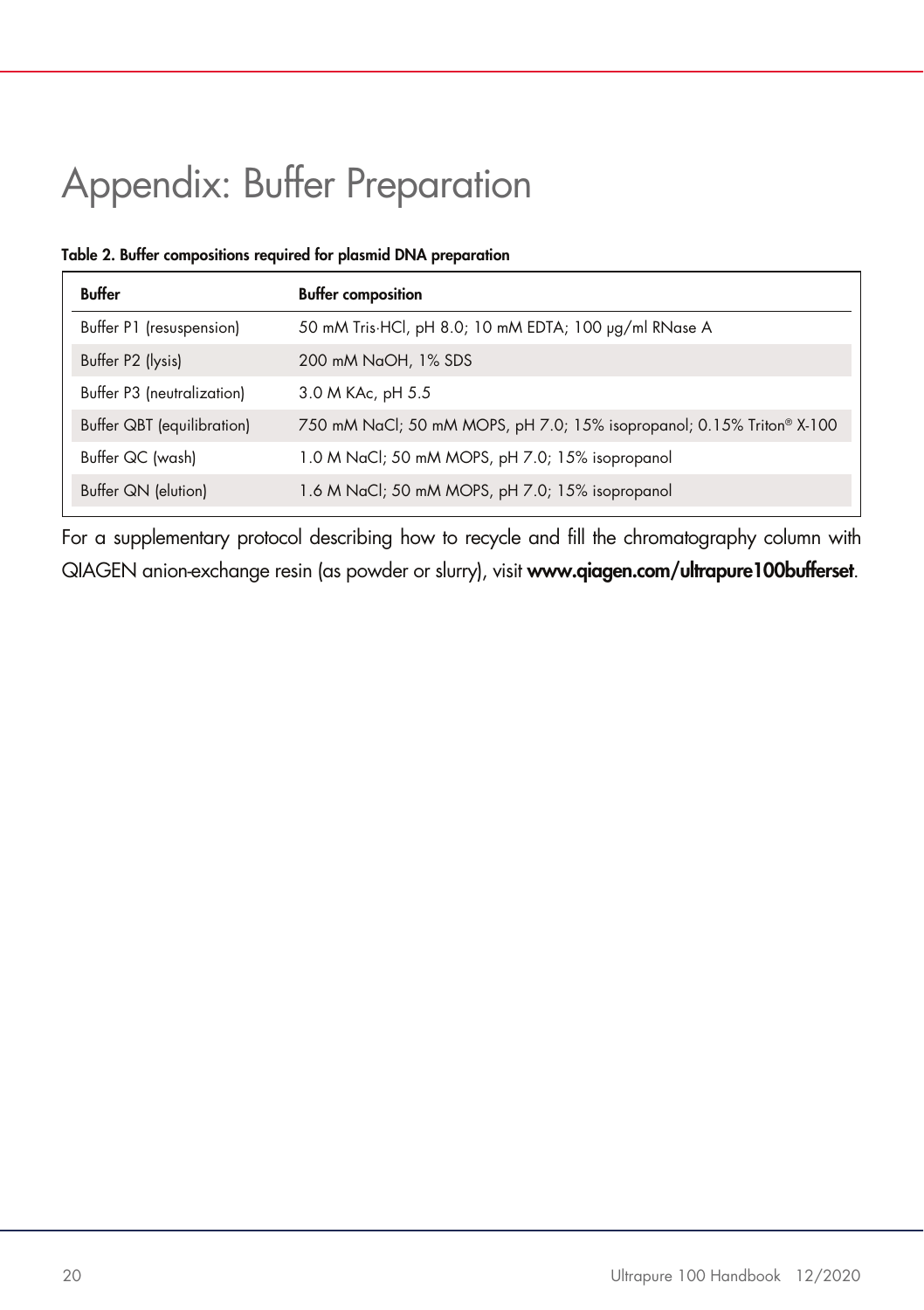# <span id="page-20-0"></span>Ordering Information

| Product                  | <b>Contents</b>                                                                                                                  | Cat. no. |
|--------------------------|----------------------------------------------------------------------------------------------------------------------------------|----------|
| Ultrapure 100 Buffer Set | Buffers P1, P2, P3, QBT, QC, QN, ER,<br>TE, Endotoxin-free water, and RNase<br>A; for preparation of up to 100 mg<br>plasmid DNA | 11910    |
| Ultrapure Resin 500      | A total of 675 g QIAGEN anion-<br>exchange resin, sufficient for 5 refills                                                       | 11500    |

For up-to-date licensing information and product-specific disclaimers, see the respective QIAGEN kit handbook or user manual. QIAGEN kit handbooks and user manuals are available at www.qiagen.com or can be requested from QIAGEN Technical Services or your local distributor.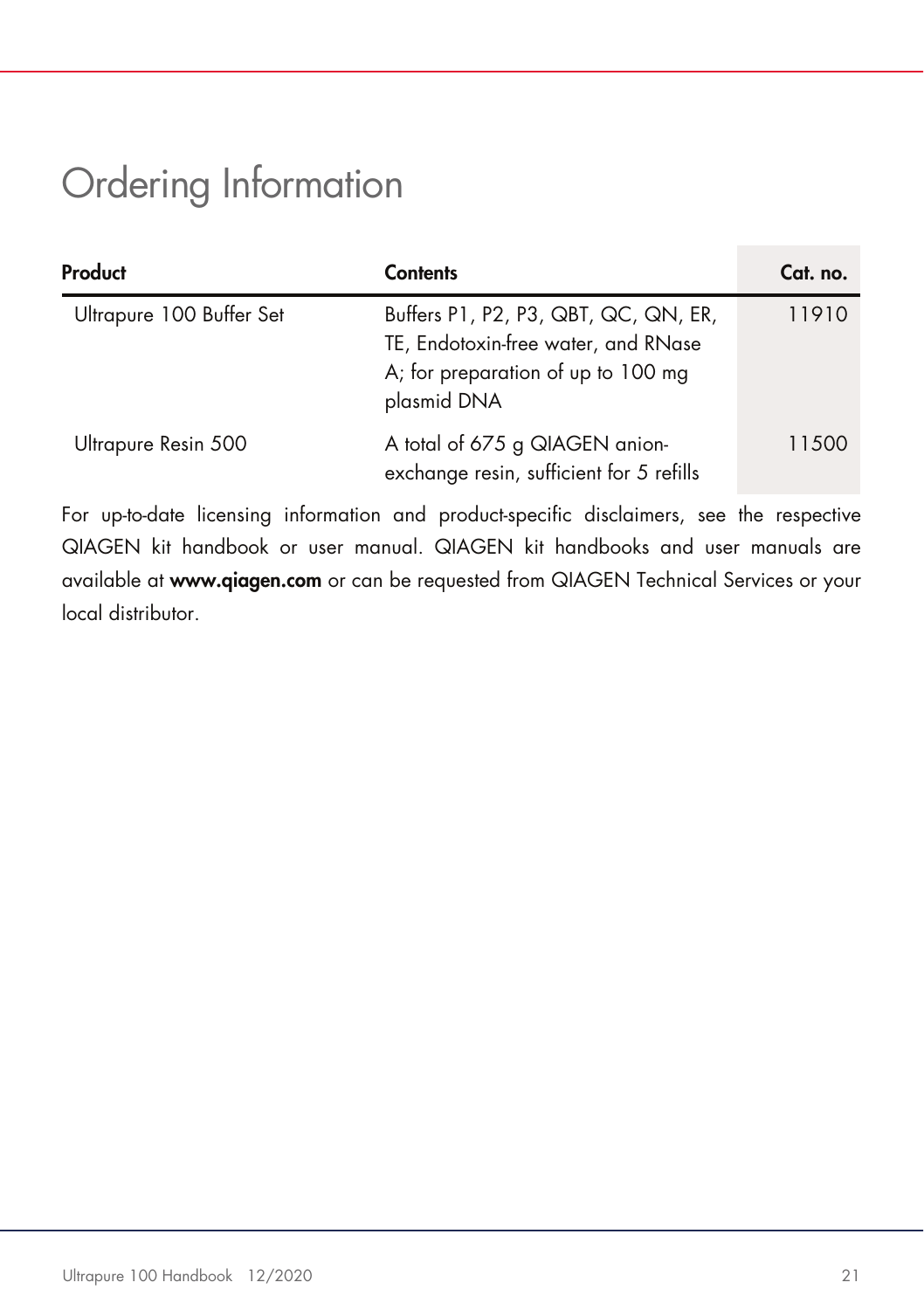# <span id="page-21-0"></span>Document Revision History

| <b>Date</b> | Changes                                                                                                                                                                                                                                                      |
|-------------|--------------------------------------------------------------------------------------------------------------------------------------------------------------------------------------------------------------------------------------------------------------|
| 12/2020     | Corrected the typographical error of the value of RNase A from $4 \times 50$ ug to $4 \times 50$ mg.<br>Updated the details in section "Equipment and Reagents to Be Supplied by User". Updated<br>the URLs in section "Troubleshooting Guide" and Appendix. |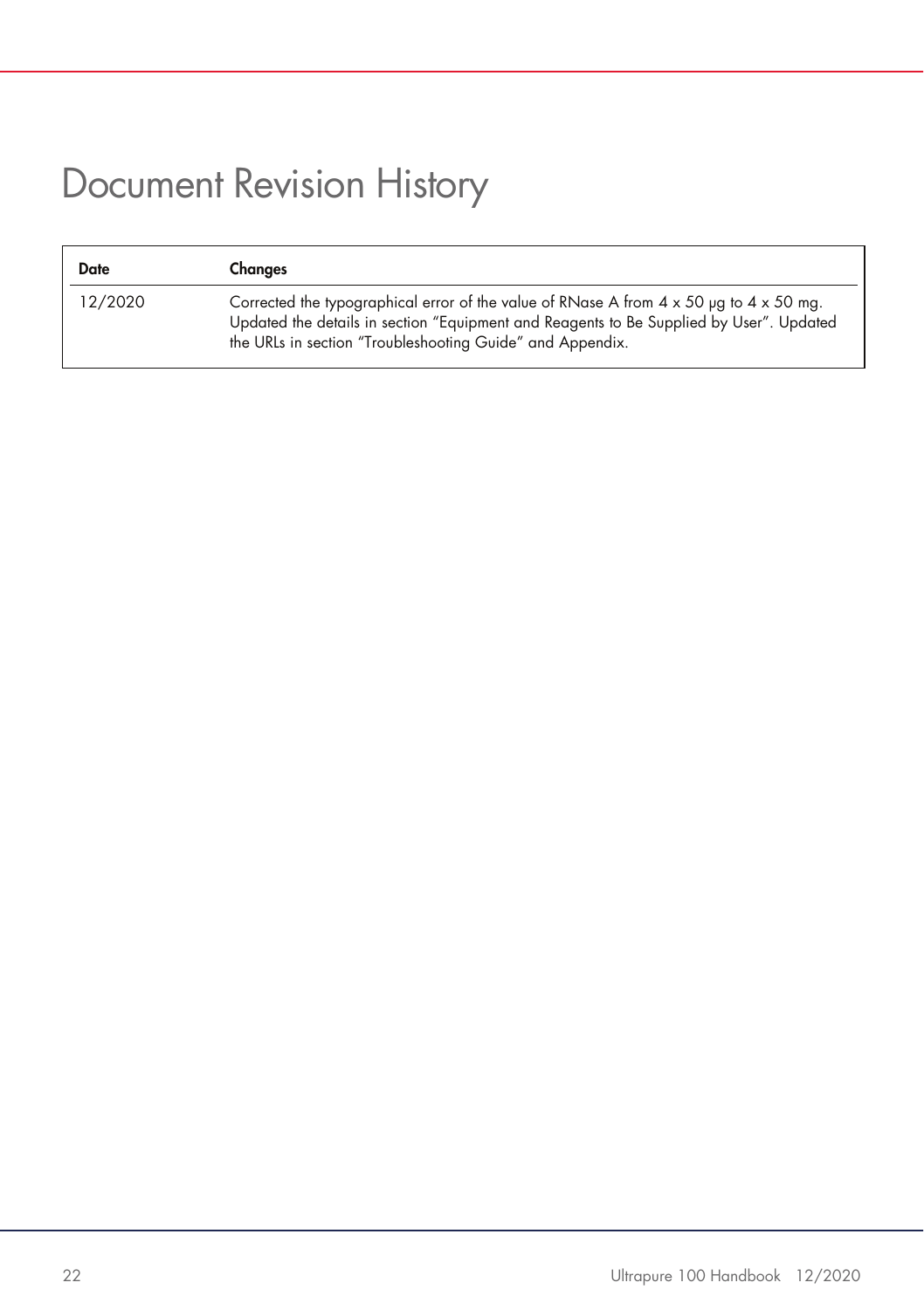**Notes**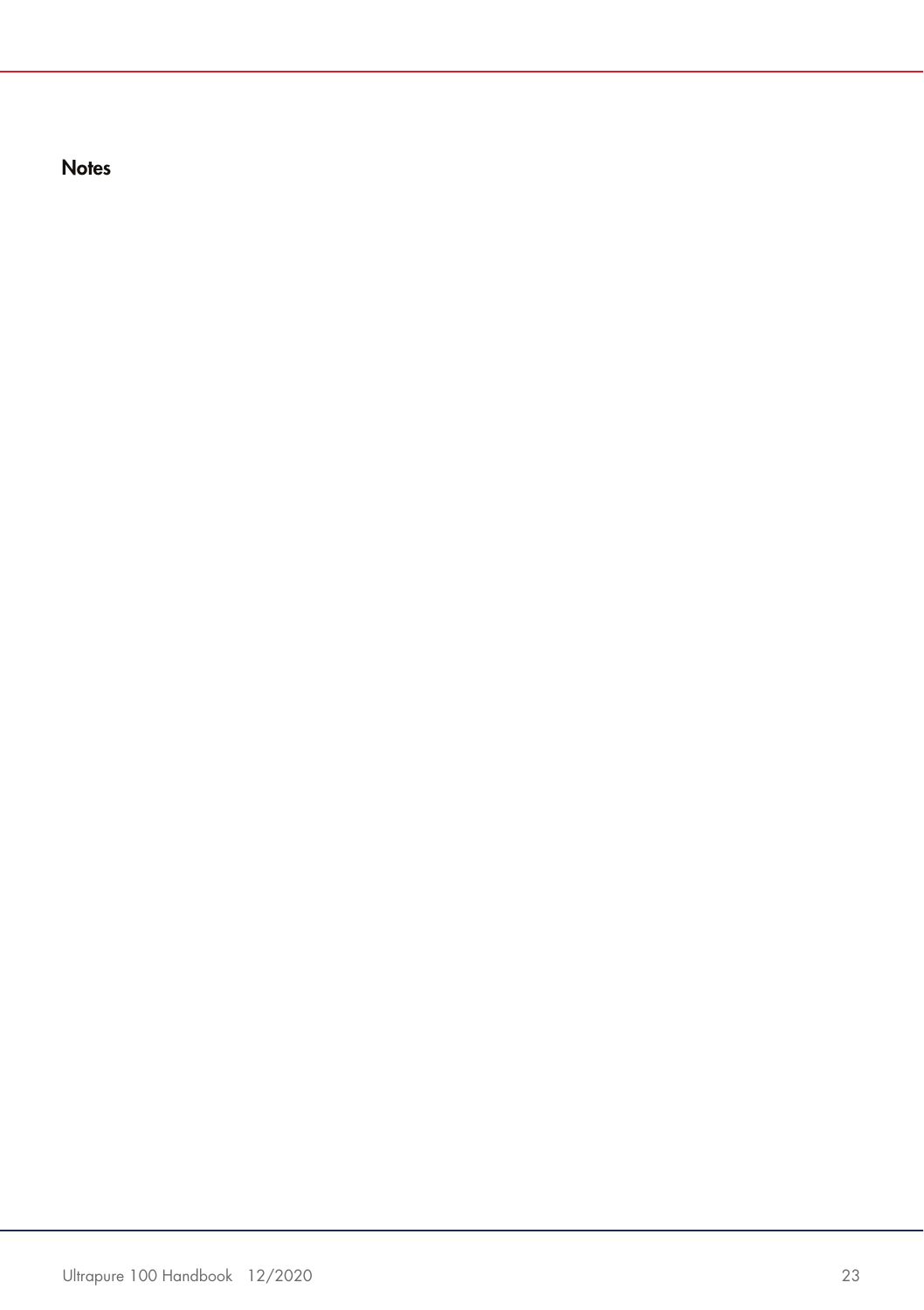#### Limited License Agreement for Ultrapure 100 Buffer Set

Use of this product signifies the agreement of any purchaser or user of the product to the following terms:

- 1. The product may be used solely in accordance with the protocols provided with the product and this handbook and for use with components contained in the kit only. QIAGEN grants no license under any of its intellectual property to use or incorporate the enclosed components of this kit with any components not included within this kit except as described in the protocols provided with the product, this handbook, and additional protocols available at www.qiagen.com. Some of these additional protocols have been provided by QIAGEN users for QIAGEN users. These protocols have not been thoroughly tested or optimized by QIAGEN. QIAGEN neither guarantees them nor warrants that they do not infringe the rights of third-parties.
- 2. Other than expressly stated licenses, QIAGEN makes no warranty that this kit and/or its use(s) do not infringe the rights of third-parties.
- 3. This kit and its components are licensed for one-time use and may not be reused, refurbished, or resold.
- 4. QIAGEN specifically disclaims any other licenses, expressed or implied other than those expressly stated.
- 5. The purchaser and user of the kit agree not to take or permit anyone else to take any steps that could lead to or facilitate any acts prohibited above. QIAGEN may enforce the prohibitions of this Limited License Agreement in any Court, and shall recover all its investigative and Court costs, including attorney fees, in any action to enforce this Limited License Agreement or any of its intellectual property rights relating to the kit and/or its components.

For updated license terms, see www.qiagen.com.

Trademarks: QIAGEN®, Sample to Insight®, HiSpeed® (QIAGEN Group); pGEM® (Promega Corp.); pBluescript® (Stratagene); Triton® (Union Carbide Corp.); Whatman® (Whatman International Ltd.). Registered names, trademarks, etc. used in this document, even when not specifically marked as such, are not to be considered unprotected by law.

12/2020 HB-1208-003 © 2020 QIAGEN, all rights reserved.